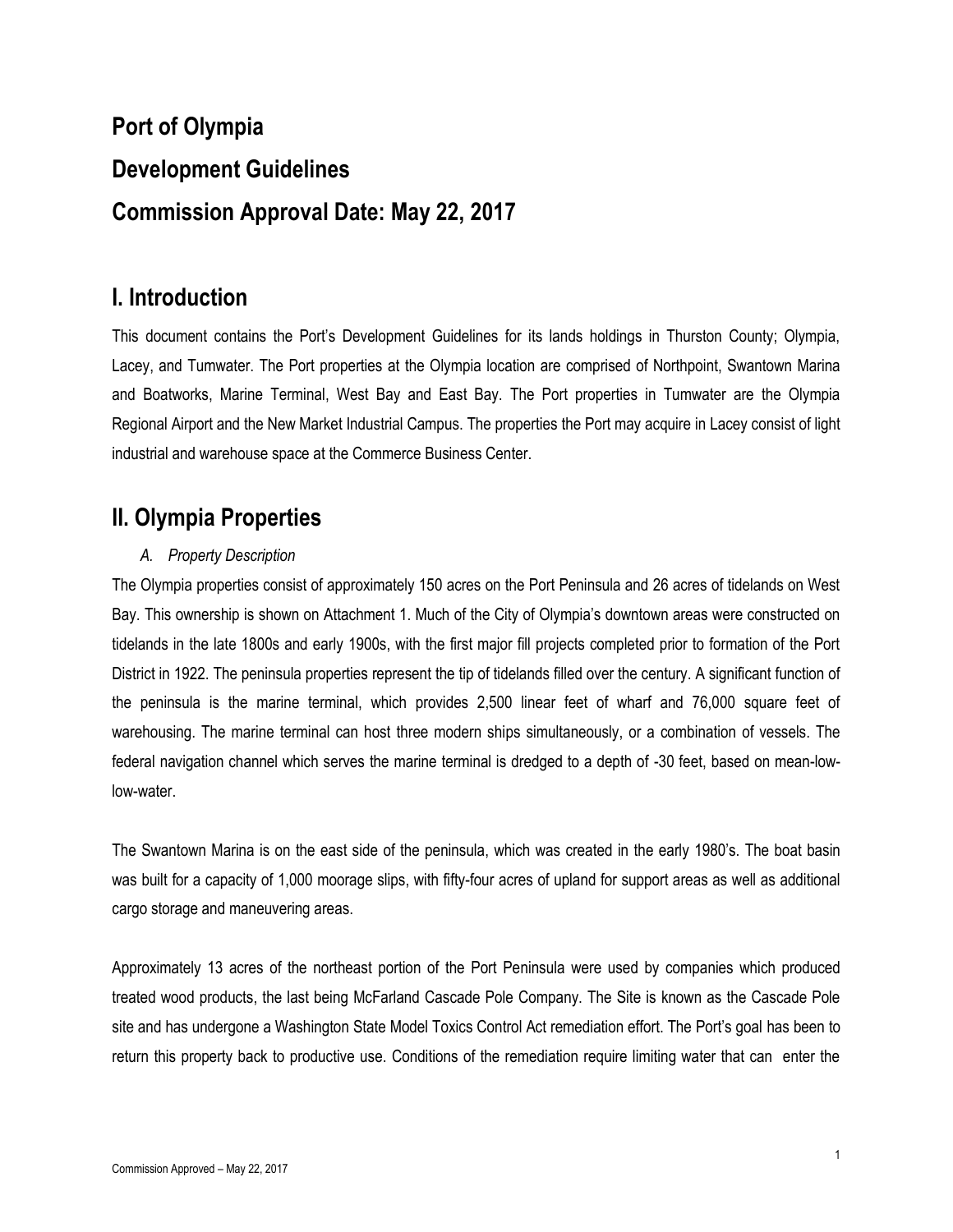contained portions of the site and prohibiting any penetrations that could compromise the low-permeable aquitard underneath the site.

The Port's upland ownership on West Bay consists of approximately 26 acres of tidelands, and the approximate 11 acres known as the Port Lagoon, which is under a perpetual easement to the U.S. Fish & Wildlife Service to serve as a fish and wildlife conservancy area and as mitigation for the development of the East Bay Marina.

Approximately 54 acres of land fill on the Port Peninsula is conditioned with uses that must be consistent with Section 404 of the Federal Water Pollution Control Act permit issued by the Army Corps of Engineers in 1982. Since a portion of the 54 acres of the land was created by filling in waters of the United States, uses on that land must be water dependent to a certain extent, or marina related. The following uses are consistent with this condition if the primary reason they are there is to provide support to those using boats in the marina:

Restaurants **Coffee Shops** Boat Sales Yacht Brokers Marine Surveyors **Marine Insurance** Marine Insurance Sail Loft & Sales Canvas/Boat Tops and Upholstery Engine Repairs, Parts & Service **Marine Supplies & Hardware** Marine Supplies & Hardware Boat Repair Facilities **Branch Englisher Covered** Facilities **Dry Storage – Open Covered** Haul-out Facilities **Boating Apparel** Electronic Sales & Services (marine related) Fishing supplies Fueling Facilities **Groceries** Groceries Charter Boats & Boat Rentals **The Charter Boats & Boat Rentals** Yacht Designers, Naval Architects Boat Trailer Dealers **Marina Parking** Boat Trailer Dealers Marina Parking Coast Guard or Police Facilities Coast Canoe/Kayak Facilities Shell House – Crew Racing Laundry Facilities Restrooms Public Transit Shelters – park and ride Marina Maintenance Building Marina Administration Building Port Administration Building **Network 1988** Offices Relating to Maritime Business Boat Builders, Shipyards Seaplane Landing Ferry Terminal **Recycling Area for Boaters** Recycling Area for Boaters Fishing, Viewing Piers & Towers **Boat Shows** Boat Shows Yacht Maintenance & Management Boat Rental Boat Appliance Repair Fish Buyers Fish Buyers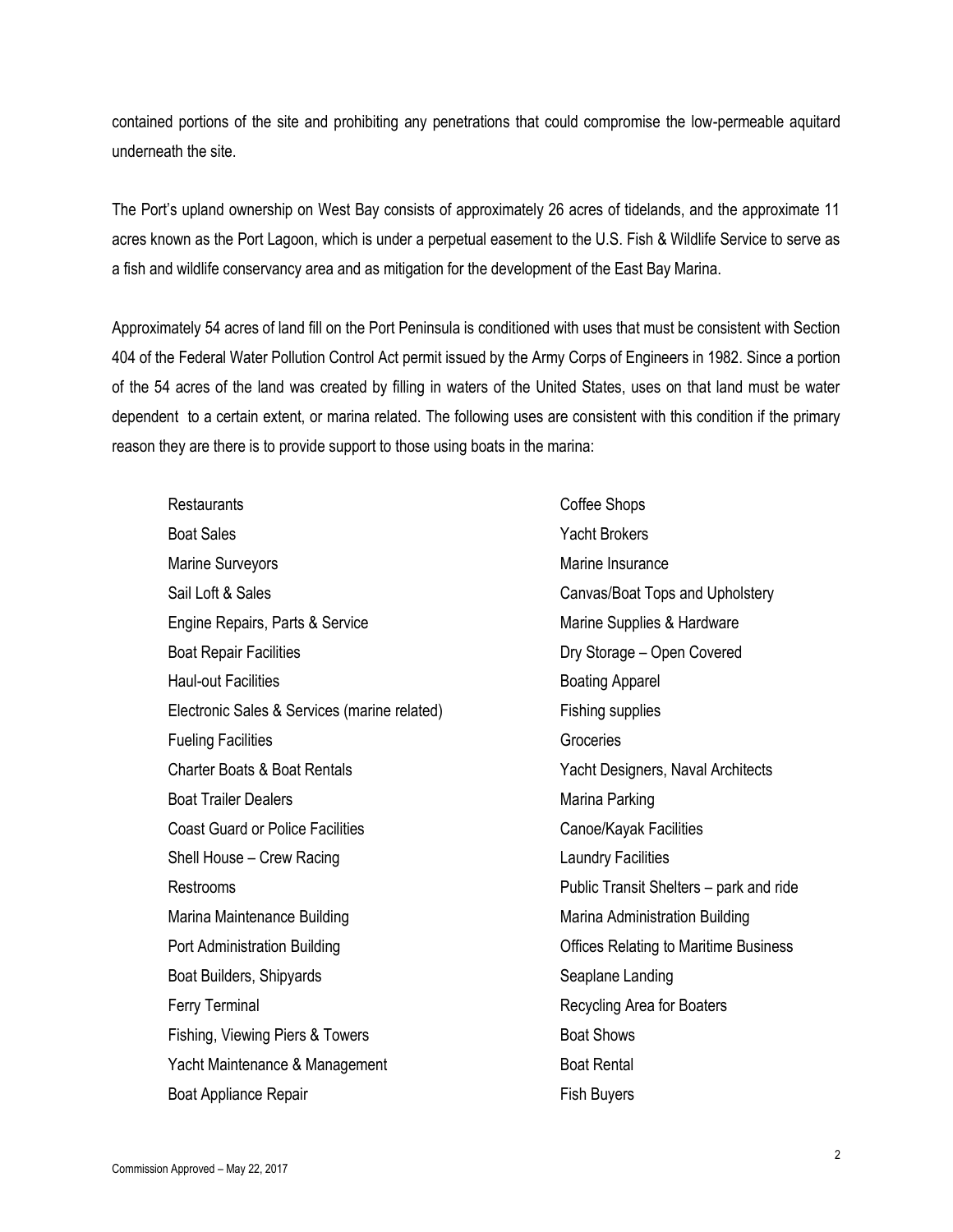Commercial Fish Boat Facilities **Dry Dock** Yacht Deliveries **The Community Community** Oceanographic Mapping/Charting Boat Salvage Boat Pup Out & Service Seafood Market Fish Processing – load/unload Accessory Uses, e.g. pump stations, substations, phone booths, signage, etc. Boat Names – Commercial Painters & Lettering

#### B. Design Guidelines

This plan conceptually addresses site development factors that are considered elements of design such as architecture, landscaping, development themes, and parking. It recommends a design character for each district, and general design guidelines for all Olympia property. These design recommendations are supplemented by more detailed design guidelines administered at the Staff level. The following general design guidelines apply to each district listed below.

Materials from which a building or group of buildings are constructed contribute to the character of the surrounding area. Therefore, the use of blank walls such as concrete cinder block (without façade ornamentation) uninterrupted glass curtain walls, and mirrored glass, are not acceptable design for any district; as well as the design of large, unbroken expanses of parking.

These design concepts are encouraged:

- Shade trees and shrubs to screen parking lots;
- Connections between adjacent site parking lots for shared parking;
- Landscaping and architectural details with distinctive accent colors to lessen the impact of larger buildings;
- Shade trees to line and define the property, and indicate entrances;
- Landscaped berms;
- Rooflines and wall heights with varied gables, dormers, architecturally fenestrated fascias and eaves to add variety;
- Entrance canopies and plazas to delineate the office entrance;
- Architecturally contoured walls to provide attractive shadow line appearance from the street; and
- Use of building materials such as brick, masonry, glass, tile, stone, or wood on portions of the building façade.
- *C. Port Districts*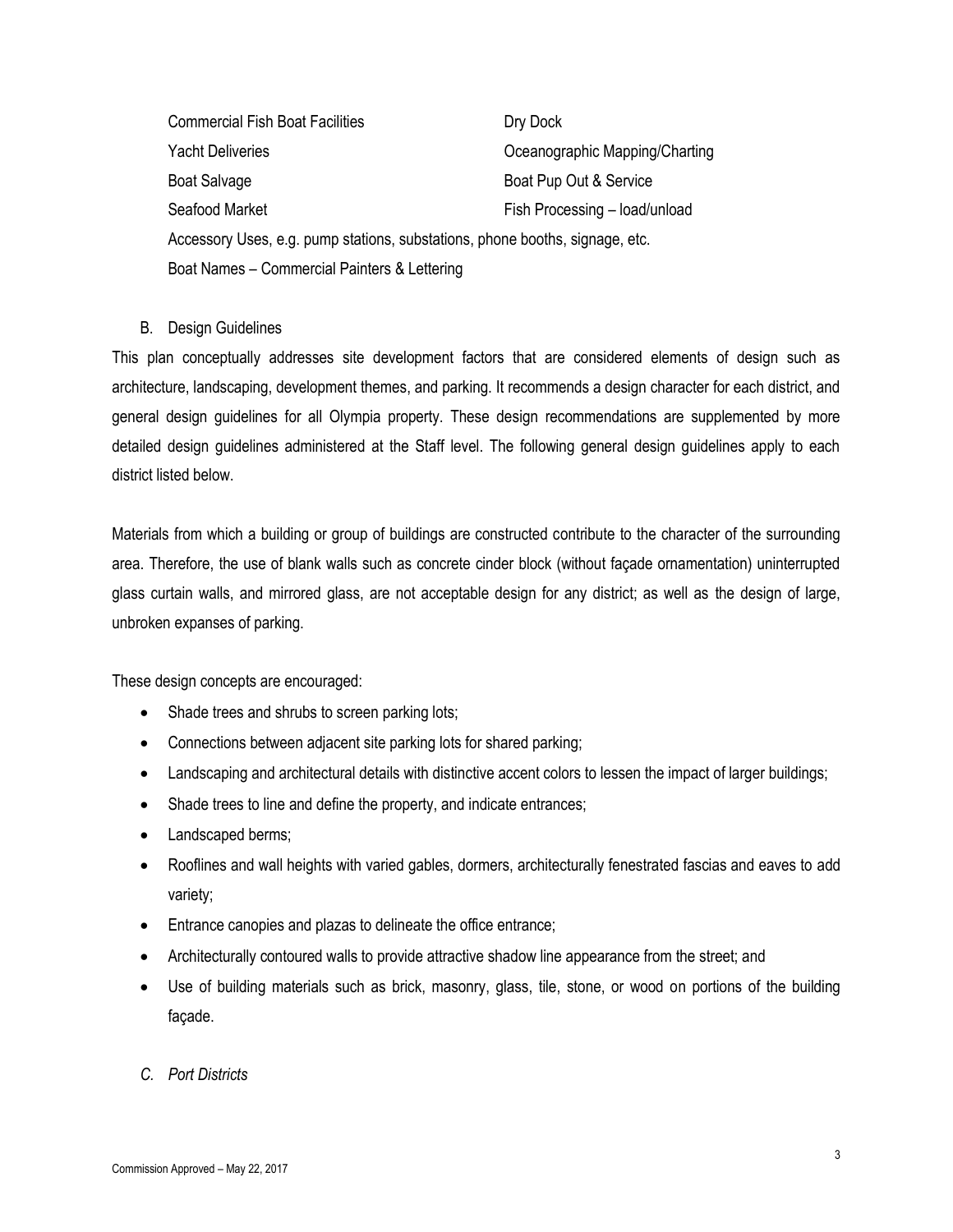The Olympia property is divided into ten districts, with corresponding uses and standards for each district. These districts are shown on Attachment 1:

- 1. Market District
- 2. Swantown Boatworks
- 3. East Bay District
- 4. Swantown Marina
- 5. Marine Terminal District
- 6. NorthPoint
- 7. NorthPoint (Tidelands)
- 8. West Bay (Tidelands)

#### **1. Market District.**

*Intent*: The Market District is a vibrant waterfront development which supports a variety of uses and encourages people to walk along the waterfront and shop in the downtown area. This District is the transition between downtown and the Marine Terminal. It is home to retail, commercial and light industrial uses; such as the local farmer's market, a coffee roaster, restaurants, offices, recreational moorage and community event space.

*Use*: Retail, commercial, office and light industrial.

*Character*: The design intent for the Market District is Pacific Northwest, possibly featuring Native American designs and architecture, or the Granville Island character of a mix of building styles of a more rural flavor than urban. Retail building windows should have transoms and canopies, with boardwalk style entries.

Vehicle access is via Capitol Way and Marine Drive. Pedestrian access is from multiple points including Percival Landing, local streets, and East Bay. The traffic circle and other street treatments such as pavers and trees create an atmosphere of an entry instead of a through street.

*Placement*: Buildings are oriented towards the street and primary entrances, with shared parking and open space. A traffic circle and extra wide sidewalks add character and access to the area in recognition of the pedestrian oriented nature of the uses.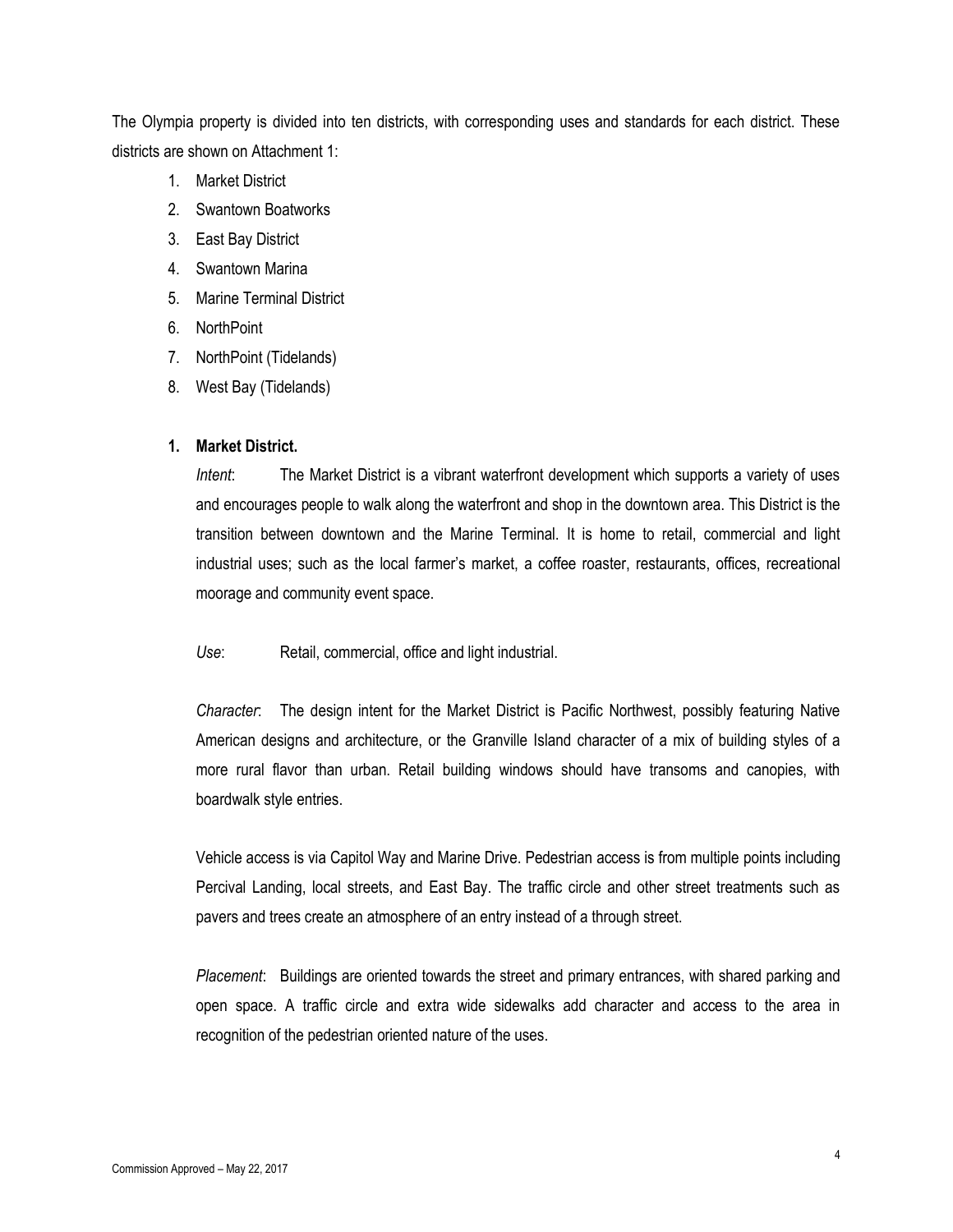

**Attachment 1. Budd Inlet Properties and Districts**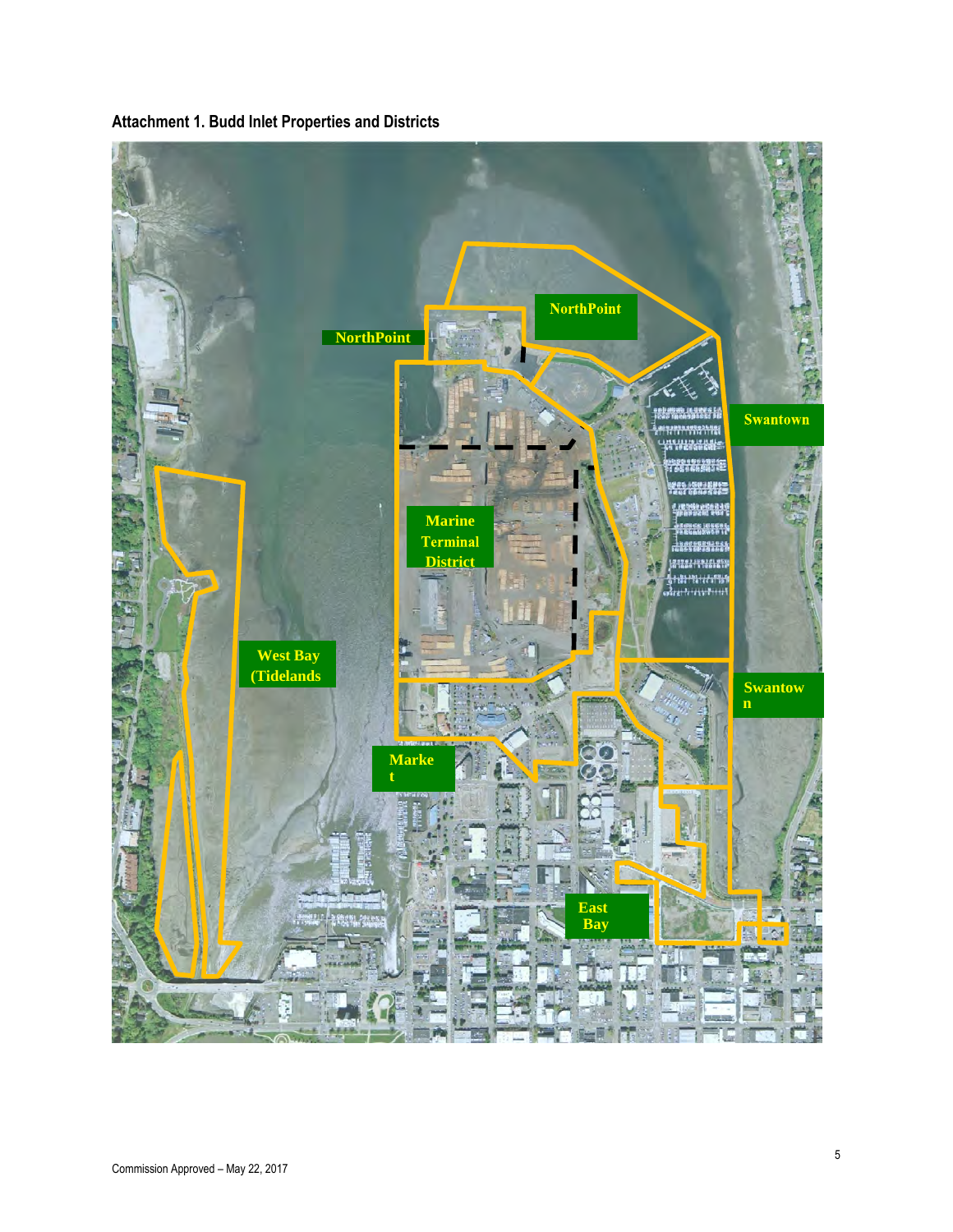#### **2. Swantown Boatworks**

*Intent*: Swantown is a 6-acre marine center for vessel and haul-out, service and repair, associated retail sales, and restaurant use. It is a vibrant and modern working waterfront, with expansive indoor and outdoor working areas and sophisticated and effective pollution control systems for boat maintenance and repair. Swantown consolidated marine businesses into a single area, creating a one-stop, full-service marine facility.

*Use*: Industrial, retail, commercial, recreational. Limited residential use is allowed. Coordination with the U.S. Army Corps of Engineer's Section 404 permit is required for uses in this area.

*Character*: The recommended design character is Cannery-Rose-nouveau warehouse style. Elements of this design character feature: buildings of metal or mill construction with heavy exposed structural members and lofts; metal roofs; retail windows with transoms and canopies; and boardwalkstyle entries. Industrial buildings require fewer window and access treatments than retail buildings. Since Swantown and Market Districts create a significant east to west linkage, the design character should reflect this linkage.

*Placement*: Placement of buildings is a matter of function, with the larger workshops which require travel lift access located in the yard. The commercial and retail uses which depend upon high visibility and vehicle access are located around the parking lot.

#### **3. East Bay District**

*Intent*: The East Bay District has valuable waterfront frontage and frontage along State Avenue. The intent of this area is to take advantage of the high volume frontage with commercial and retail uses, as well as the waterfront views and access the district offers.

*Use*: Office, commercial, retail and mixed use, including limited residential.

*Character*: Development character in this area should be pedestrian oriented, walkable, limited residential, business district.

*Placement*: Placement of buildings is use and site dependent in this area.

#### **4. Swantown Marina**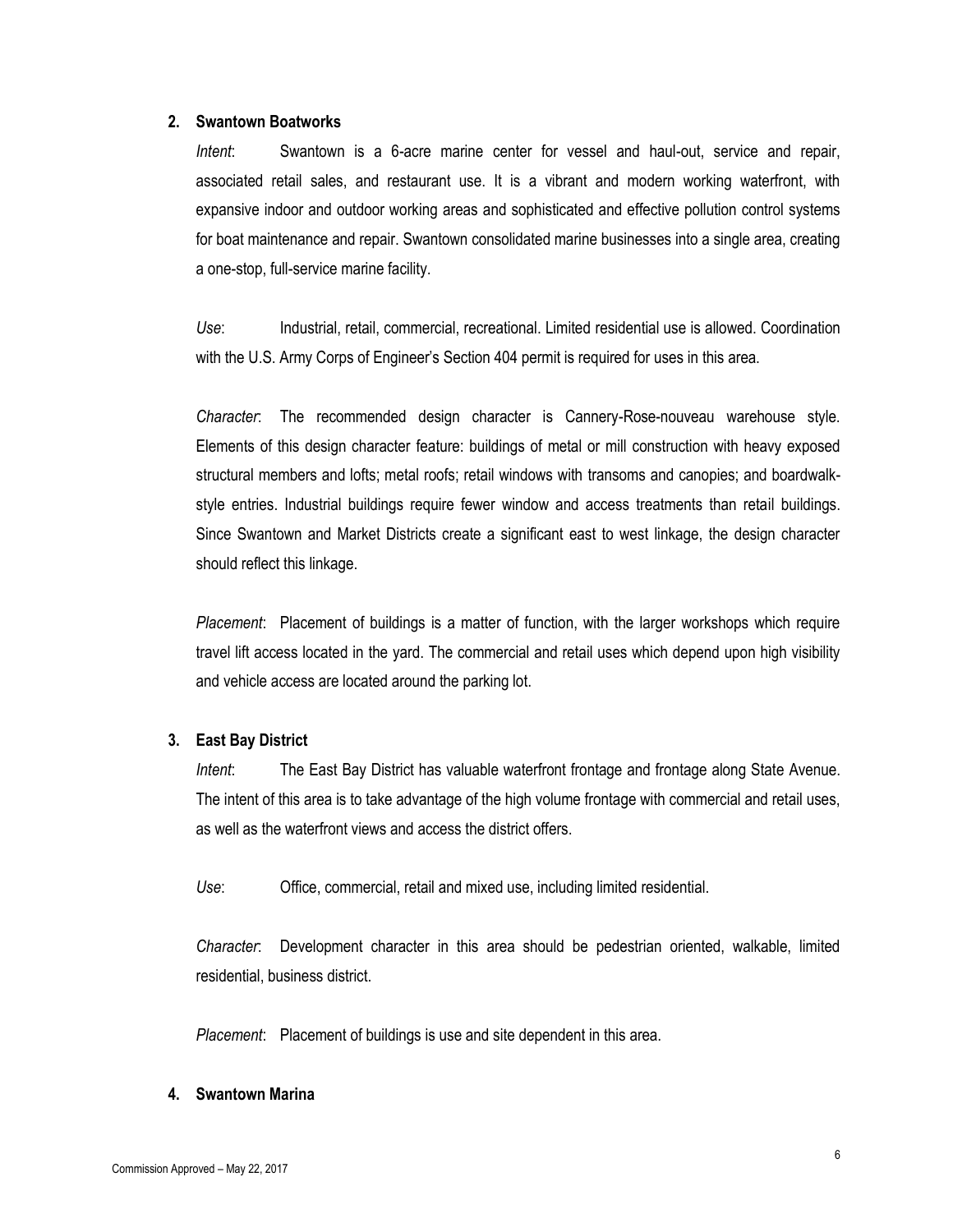*Intent*: The Marina District consists of a 733 slip marina (1,100 at full build-out), boat launch, and marine fueling facility (anticipated spring 2017) with upland marina-related services which include commercial, retail and limited office use. Typical uses in this area should be restaurants, boat supplies, grocery/deli, yacht clubs, yacht brokers, boutique hotel, etc. This district supports both upland and overthe-water uses which are of a water-dependent nature. A boat launch and parking is also included.

*Use*: Marina, marina support, commercial, retail, office. Coordination with the U.S. Army Corps of Engineer's Section 404 permit is required for uses in this area.

*Character*: The design character should add to the goal of making the marina a destination facility. All buildings which face the pedestrian plaza should include retail windows with transoms and canopies, with boardwalk-style entries. Where appropriate, buildings should also form smaller open spaces which will each take on their own character.

*Placement*: Buildings should be located off of the plaza. Parking should be located to the side of the buildings.

#### **5. Marine Terminal**

*Intent*: The Marine Terminal and supporting cargo yards handle inbound and outbound cargoes from ocean going vessels and barges. The types of cargo handled are from traditional forest products to break bulk, bulk, roll-on/roll-off cargo, and containerized cargoes. This cargo moves in/out via all moves of transportation. Use and development within the Marine Terminal are opportunity and marketdriven, so development flexibility must be maintained.

*Use*: Industrial.

*Character*: Metal buildings should be appropriate in this area.

*Placement*: The placement of buildings and other support activities should support the efficient loading and unloading of cargo.

#### **6. NorthPoint**

*Intent*: NorthPoint is intended to be a destination, pedestrian friendly, mixed-use district which benefits from remarkable mountain, water and downtown views, and offers recreational marine access.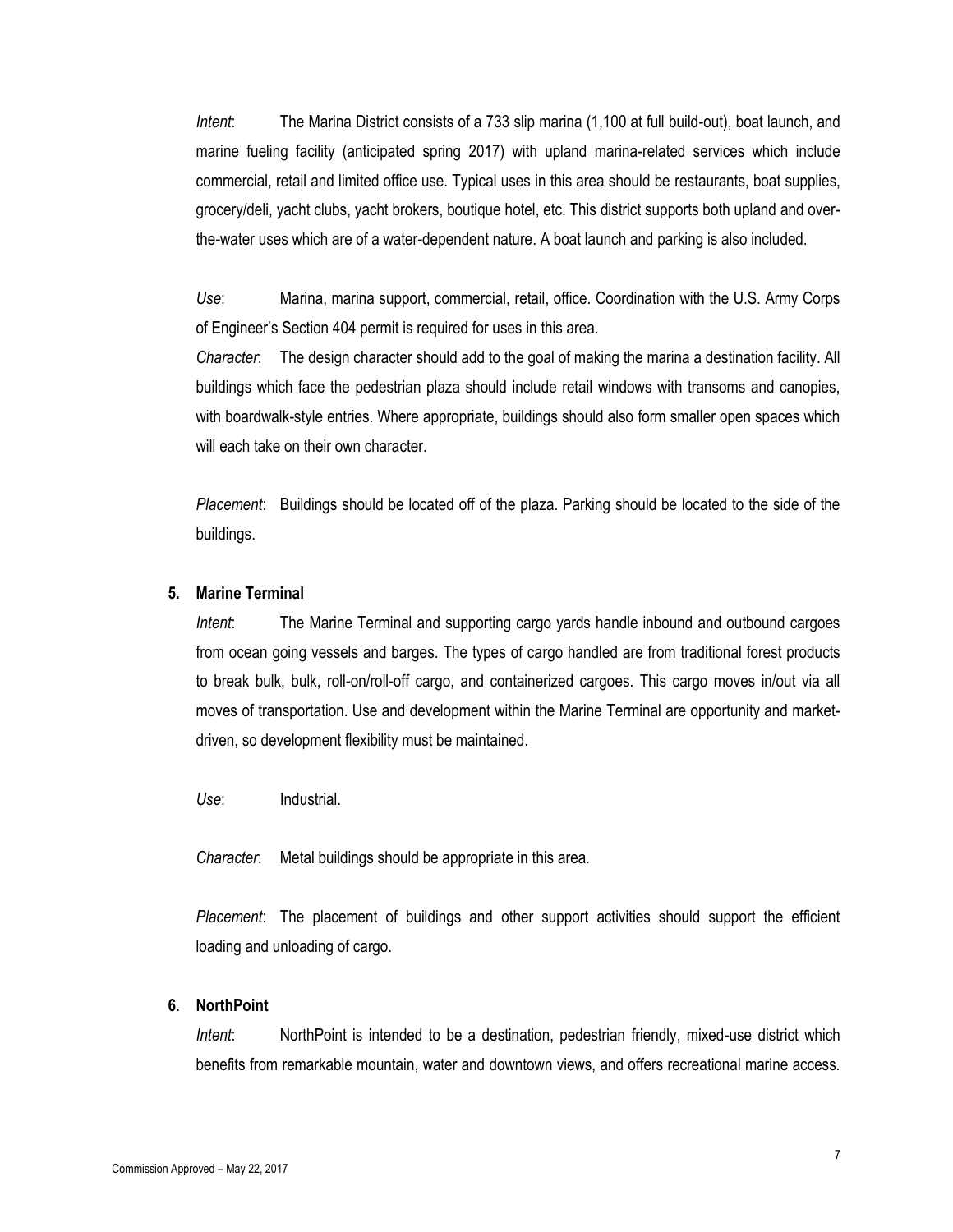No specific plan has been approved by the Commission. This area is also the end point of the East Bay Promenade, which skirts the north and east sides of the Port peninsula.

*Use*: Marina, marina support, commercial, retail, and office.

*Character*: The character of development in this area should be a pedestrian oriented commercial waterfront nature.

*Placement*: Buildings in this area should be located to take advantage of the views, without creating large visual barriers for other locations on the Peninsula. Parking should be located to the side of buildings.

#### **7. NorthPoint (Tidelands)**

*Intent*: A portion of the Tidelands District is contaminated and is a part of the McFarland Cascade Pole Model Toxics Control Act (MTCA) clean-up efforts. The most highly contaminated sediments were removed and placed in an upland containment cell in 2003. Activities in the area may include additional clean-up and habitat mitigation. Mitigation for this site may include other sites in the Budd Inlet watershed which are not Port-owned.

*Use*: Clean-up, mitigation, and education.

#### **8. West Bay**

The Port sold the majority of its upland West Bay properties to the City of Olympia for use as a park, and retained the tidelands. The remaining uplands were previously used by ARCO and are subject to ongoing environmental remediation work.

*Intent*: The intent of this district is to provide habitat, potential habitat mitigation, and public access. The Port and the U.S. Fish & Wildlife Service have designated approximately 11 acres in this area for conservation. Upon completion of the environmental remediation, the Port will evaluate the highest and best use for the remaining uplands.

*Use*: Wildlife habitat, educational, recreational, and conservation.

*Character*: Wildlife habitat and public access.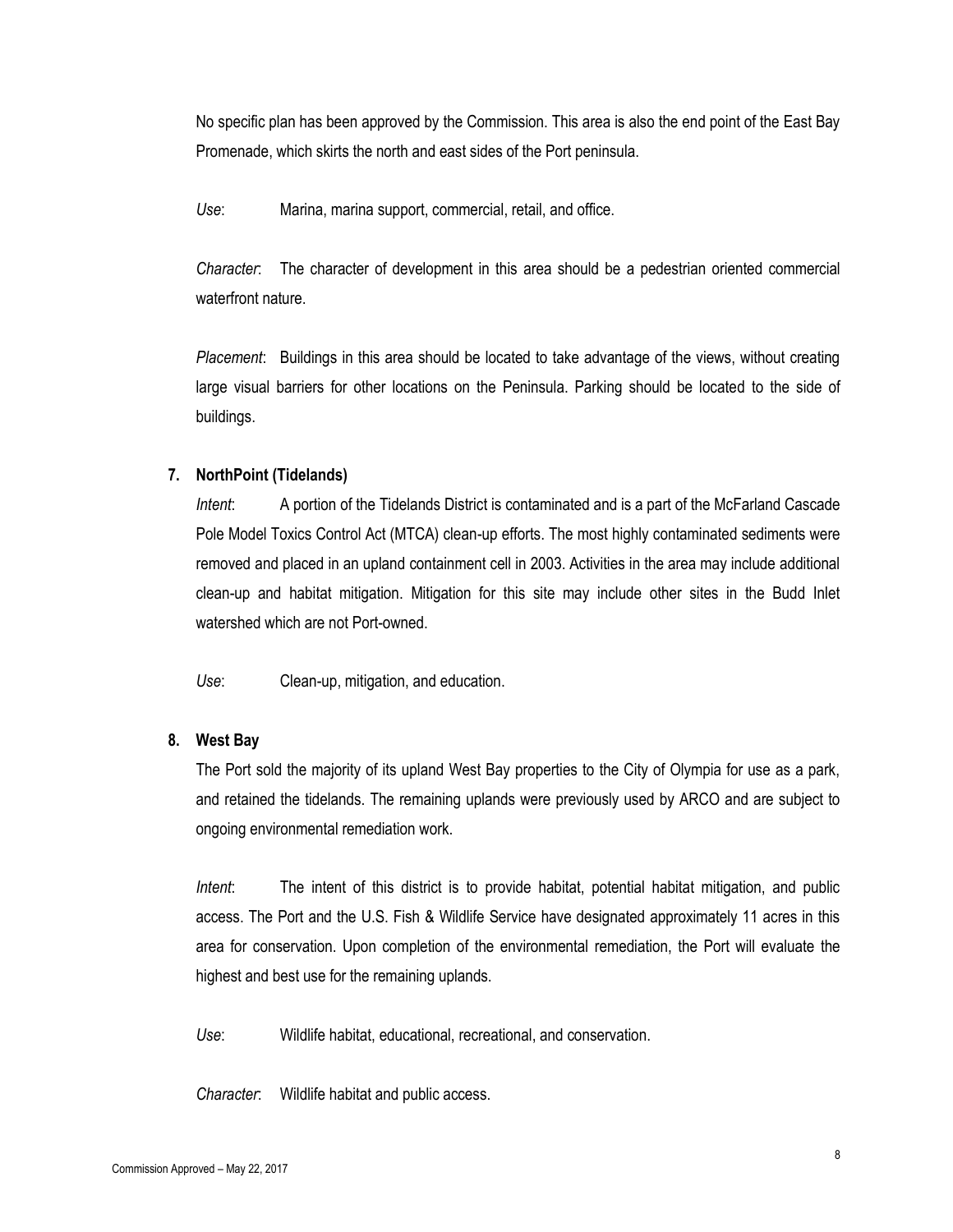#### **9. Landscape Guidelines and Port Landscape Management Plan**

A few conceptual development guidelines are needed which promote landscaping that will enhance and unify the Port Peninsula properties. These guidelines promote a neat and well maintained appearance in areas not covered by buildings or parking and minimize the adverse visual and environmental impacts of large buildings and/or paved areas.

Outlined below are a few general requirements which should be followed by tenants to meet this intent.

- Landscaping should delineate site entrances.
- The setback space between streets and parking lots should be fully landscaped.
- Landscaping should be used to help define pedestrian paths and areas.
- Landscaping should accentuate the architectural details of site buildings.
- Shade trees should lien and define the building and property perimeters (when feasible with adjacent uses). Sidewalks adjacent to the building should be setback with landscaping in between.
- Street trees and on-site landscaping must conform, at a minimum, to City standards.

The tenant is responsible for maintaining landscaping associated with their site in a groomed, weedfree condition. This requirement is monitored and enforced by both Port and City staff, relying upon the original landscaping plan as the standard.

#### **10. Transportation Network**

#### Routes and Street Standards

There are a variety of City and Port street ownerships on the Port Peninsula. Marina Drive is the primary road owned by the Port, and a portion of Franklin Street. The Port built and dedicated Market Street to the City. The proposed Olympia Avenue extension will likely also be built and dedicated to the City. Plum Street is designated to the City for use for heavy trucks. The Port and City have previously partnered to provide additional strength to this roadway to improve it in order to accommodate heavy trucks and their loads. Plum Street is used for routine truck access to the Marine Terminal as well as occasional over-dimensional cargo, in coordination with the City of Olympia.

#### East Bay Promenade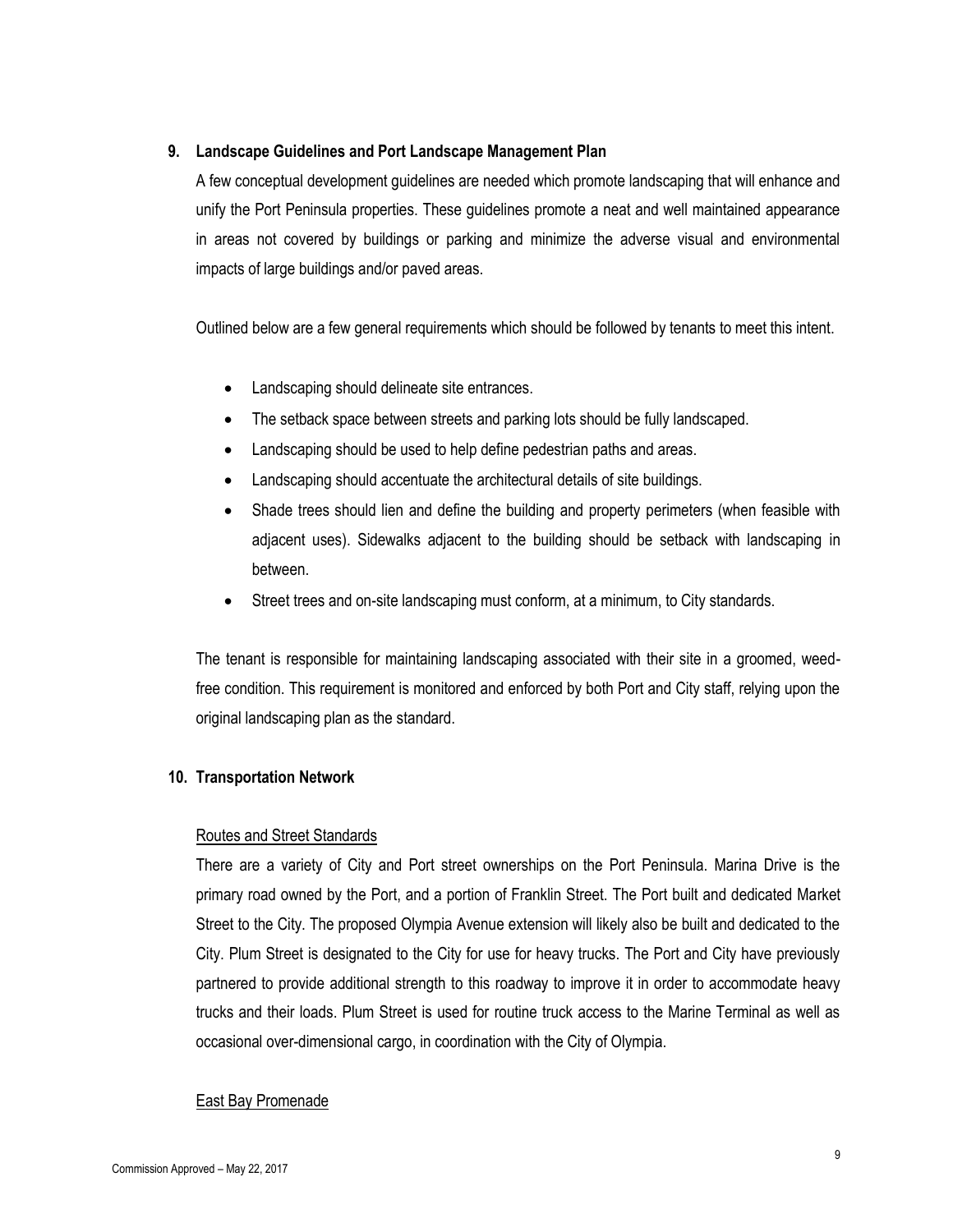The goal of the pedestrian promenade is to provide and maintain a safe, slow paced, convenient, community-oriented access way along and near the water's edge. Overall, the promenade is a coordinated system of connected pathways, sidewalks, and shoreline access points that increases the amount and diversity of opportunities for walking and chances for personal discoveries along the Port Peninsula waterfront.

In response to ideas from the City of Olympia's East Bay Enhancement project, the Port is implementing a lawn conversion project to create a vegetated edge with interesting gardens that also provide habitat value and a buffer to East Bay.

As part of the Comprehensive Planning process the Port and its advisory committees considered the nature of the promenade and opted to keep the long sections of the trail ADA accessible with a hard surface but not paved. The intent is to make the area accessible but to discourage fast moving activities such as rollerblading, biking, and skateboarding. Hard surface areas would be focused around destination points such as the Marina Village within the Marina District, and the Marina Plaza near the M-N-O docks. This compromise accommodated both approaches for some paved surfaces yet a trail that would not become so competitive with potential conflicting uses that all enjoyment was compromised.

# **III. Airport Development Guidelines**

The current Airport Master Plan Update is incorporated by reference into these Development Guidelines and serves as the basis for the summary below. The current Airport Master Plan Update illustrates both airside and landside facilities, and is a graphic depiction of the existing and ultimate airport facilities that will be required to enable the airport to properly accommodate the future forecast demand. In addition, the current Airport Master Plan Update provides detailed information on both airport and runway design criteria which is necessary to define relationships with applicable standards.

#### **A. Property Description**

The Olympia Regional Airport is located within the City of Tumwater and the Port's ownership is illustrated on Figure 2. Airport operations and development are governed largely by Federal Aviation Administration (FAA) grant assurances and FAA Order 5190.6A, Airport Compliance Handbook, because the property was once owned by the federal government, and because the FAA continues to contribute financially to the development of the Airport through issuance of Federal Grants. In 1994 and 1995, the Port acquired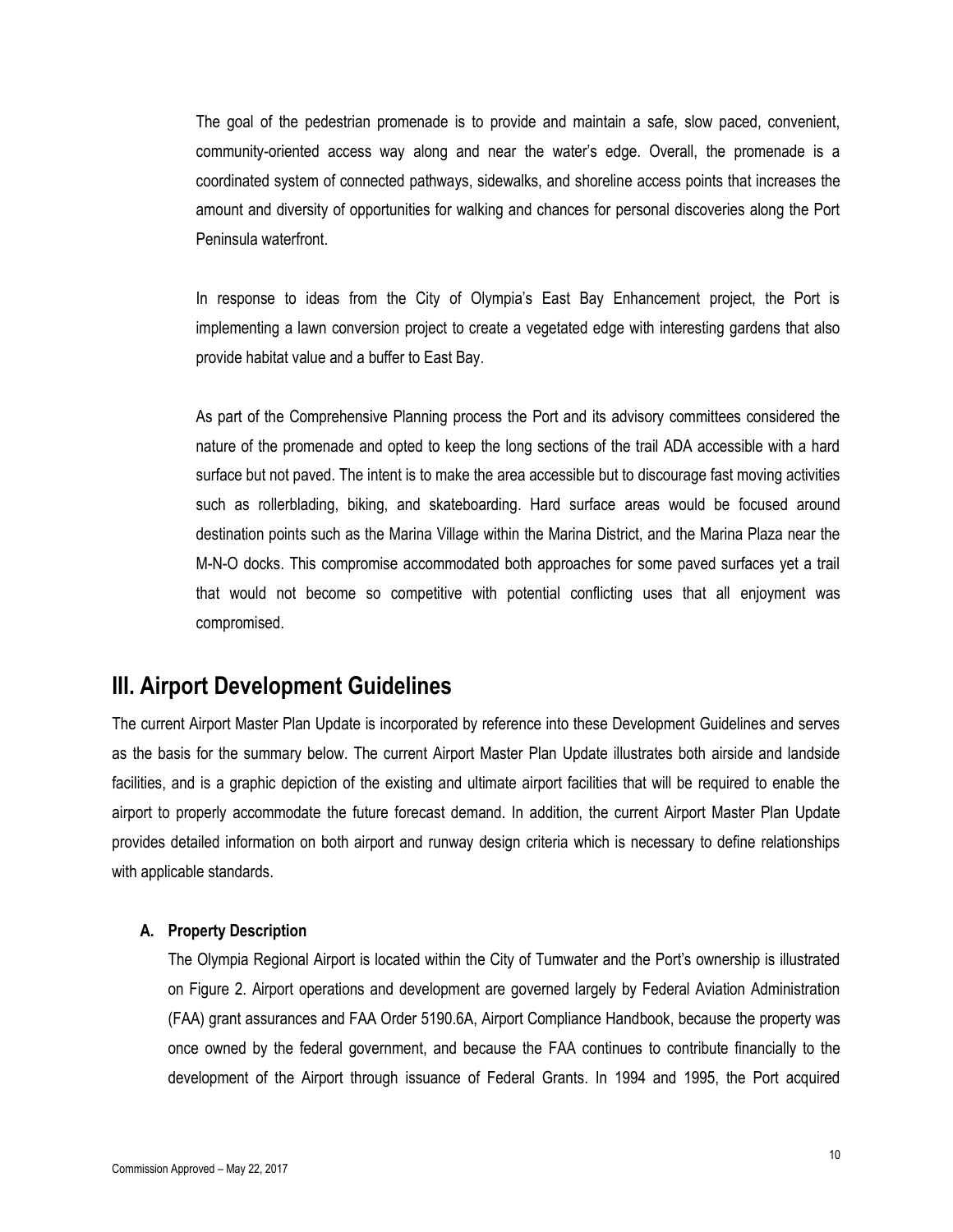additional property from property owners north and south of its existing holdings, in the area of Case and Tilley roads.

#### **B. Development Area Guidelines**

In 1996, the Washington State Grown Management Act of 1990 was amended by Washington State Bill 6422, which recognized airports as essential public facilities. This bill requires every city, town, code city, charter city and county having a general aviation airport in its jurisdiction to discourage site uses that are incompatible with airports. According to representatives of the Washington State Department of Transportation (WSDOT) Aviation Division, the Tumwater Comprehensive Plan and the Tumwater/Thurston County Joint Plan have been prepared in accordance with the requirements of the Growth Management Act and determined to be in compliance with the current Washington State Aviation Policy. Future uses as reflected by these documents are depicted in the current Airport Master Plan Update at Figure E-3.

This plan recommends a general design character for reach use development area depicted in the current Airport Master Plan Update.

Materials from which a building or group of buildings are constructed contribute to the character of the surrounding area. Airport facilities are fairly universal in design, which is attributable to the functionality and FAA design standards associated with aircraft dimensional clearances and separation standards.

These landside design concepts are encouraged when appropriate:

- Short, utility friendly shade trees located outside the Air Operations Area and shrubs and to screen parking lots;
- Connections between adjacent site parking lots for shared parking;
- Landside landscaping, landscaped berms and building architectural details with colors and design consistent with existing development to promote standardization;
- Short shrubbery to line and define the property, and indicate entrances;
- Landside entrance canopies and plazas to delineate the office entrance;
- Architecturally contoured walls to provide attractive shadow line appearance from the street; and
- Use of building materials such as brick, masonry, glass, tile, stone or wood on portions of the landside building façade.

### **C. Airport Development Areas**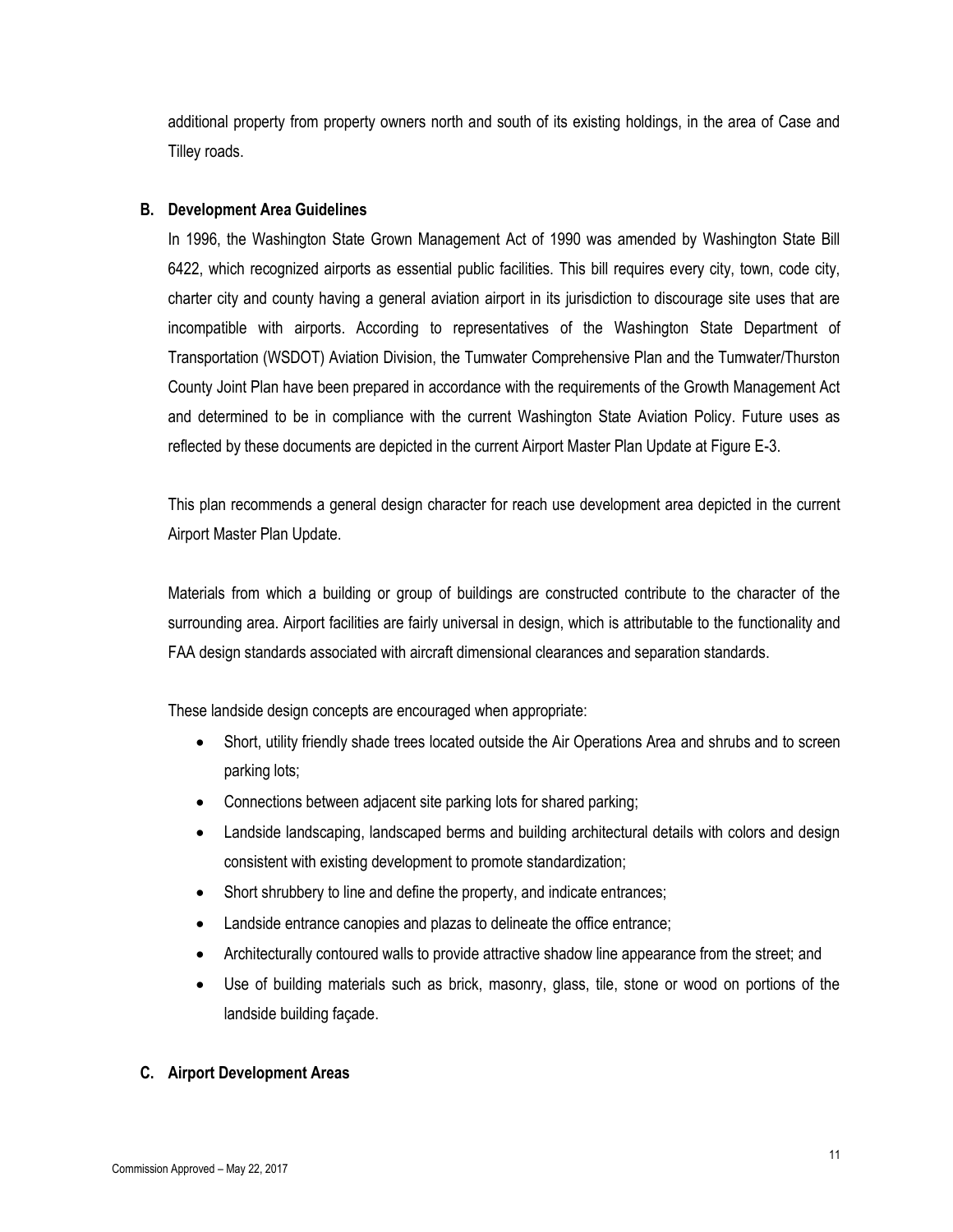The current Airport Master Plan Update visually depicts several use development site areas which are depicted on Attachment 2 and are as follows:

- 1. General Aviation (GA)
- 2. Corporate Aviation
- 3. Light Industrial (Aviation & Non-Aviation)
- 4. Commercial Air Service
- 5. North Airport Commercial (Aviation & Non-Aviation)

The next section generally describes the use development areas in terms of intent, specific use, character, and building placement.

#### **1. General Aviation (GA)**

*Intent*: These development areas (shown as 1-5 on drawing) have runway/taxiway access, and are reserved for airside access dependent on uses.

*Use*: A broad mix of uses are allowed in the General Aviation development area excluding residential. The defining criteria for allowable uses in this area are the extent to which they are dependent on access to the runway, and the type and size of aircraft operations.

*Character*: Architectural details are dependent on aircraft type and size, the scale of the development (single hangar vs. T-hangar complex), ALP designated Building Restriction Lines and dimensional standards outlined in FAA Advisory Circular 150/5300-13 (series) Airport Design. Landscaping should only be considered outside the Air Operations Area. Building design should be consistent with accepted industry design standards and FAA approved building materials.

*Placement*: Development of these sites generally accommodates the mixing of ground vehicle and airplane activities with some sort of access controls and parking restrictions. Side or rear-yard setbacks and aircraft object-free areas vary depending on the taxiway or taxi lane type and the specific type hangar development. Development details are governed by City of Tumwater development standards and design review requirements.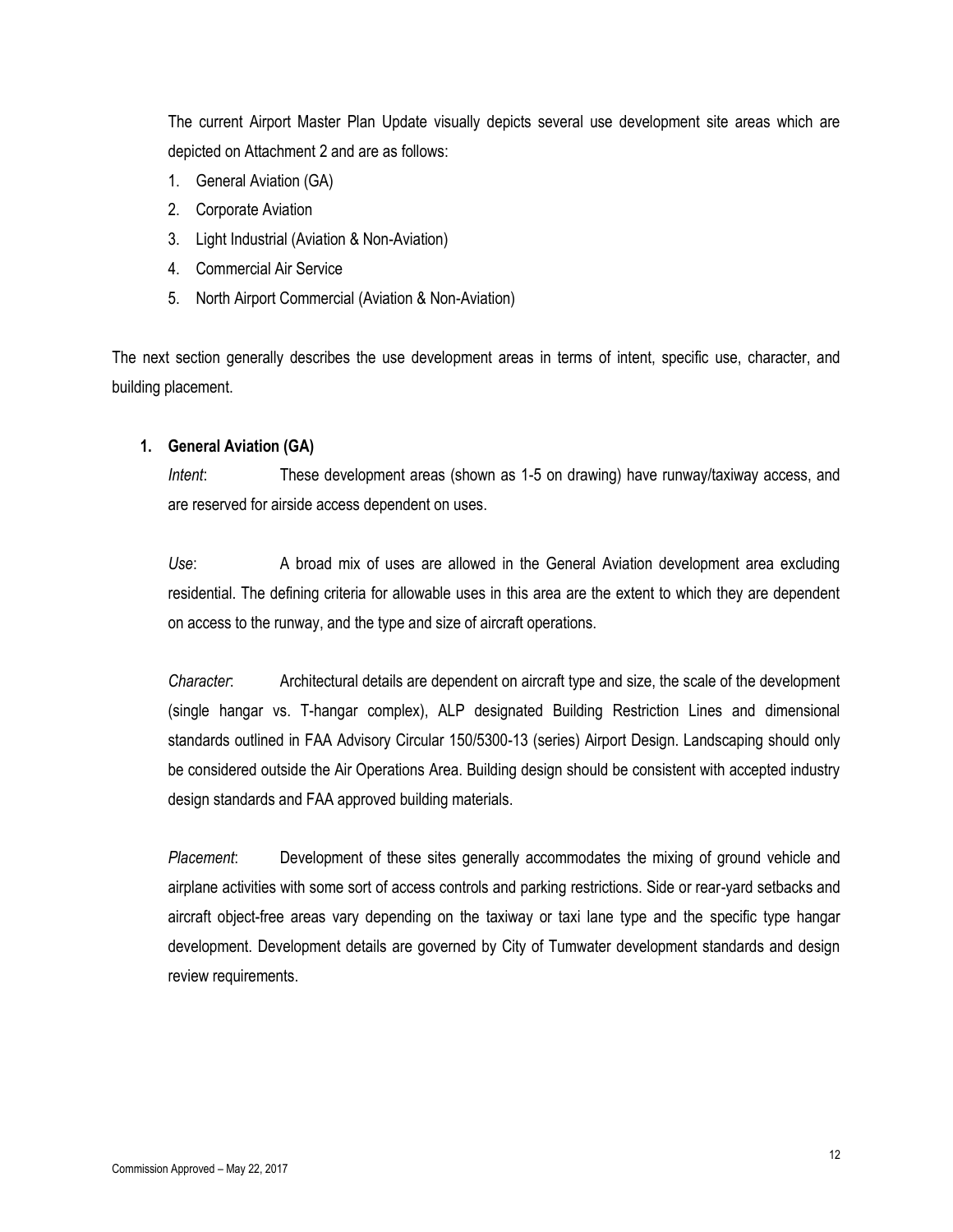# **Figure 2. Airport Properties and Districts**

 $\overline{\phantom{a}}$ 

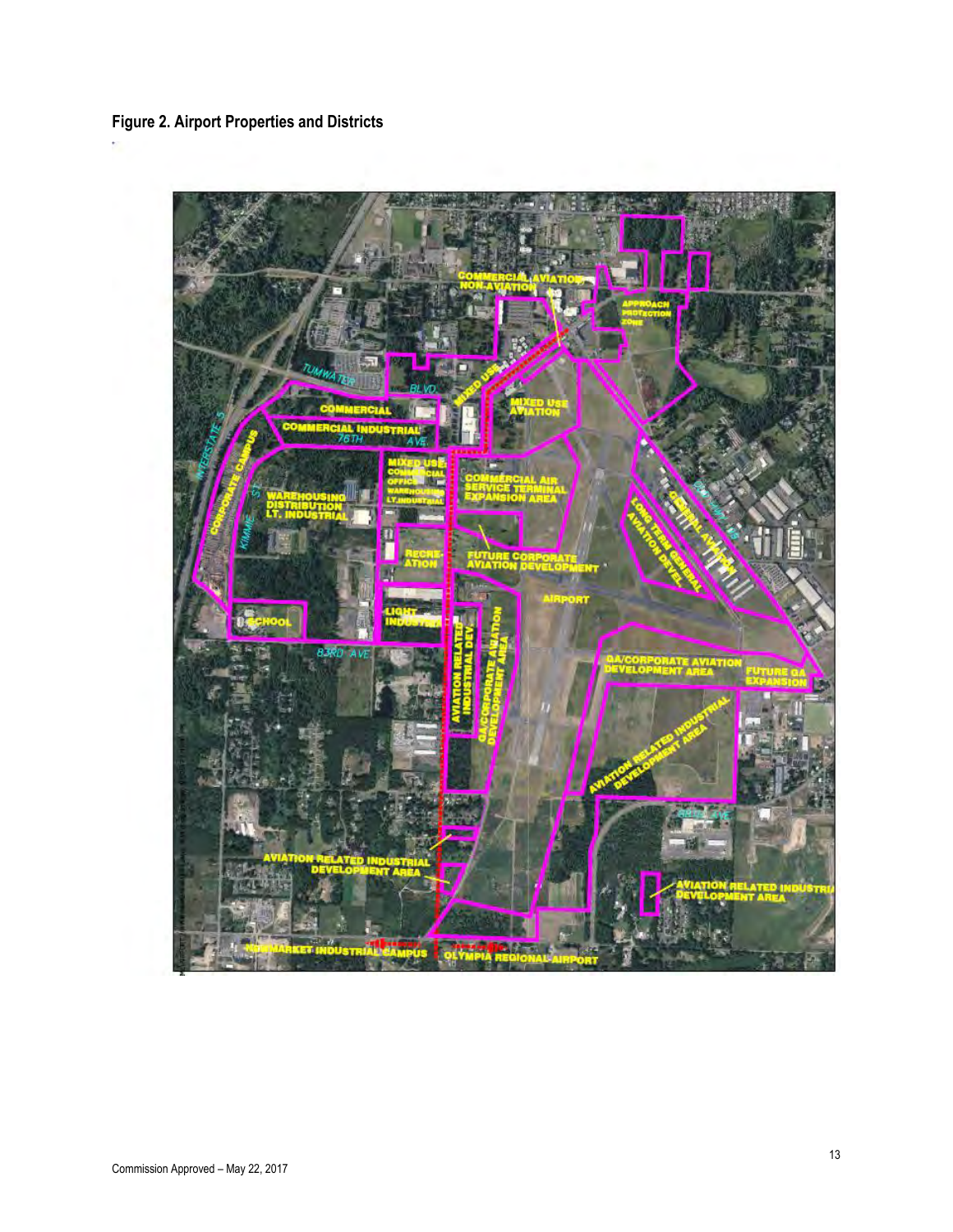#### **2. Corporate Aviation**

*Intent*: This development area has runway/taxiway access, and is reserved for airside access dependent uses. Customers site development areas range from individuals to corporations with high performance turbo-prop and turbojet aircraft.

*Use*: A broad mix of uses is allowed in the Corporate Aviation development area excluding residential. A defining criteria for allowable uses in this area are the extent to which they are dependent on access to the runway, and the type and size of aircraft operations.

*Character*: The buildings should define the professional quality of the district. Architectural details are dependent on aircraft type and size, the scale of the development (single hangar vs. multi-hangar complex), ALP designated Building Restriction Lines and dimensional standards outlined in FAA Advisory Circular 150/5300-13 (series) Airport Design. Landscaping should only be considered outside the Air Operations Area. Building design should be consistent with accepted industry design standards and FAA approved building materials. Landscaping and short, utility friendly shade trees and landscaped berms should only be considered outside the Air Operations Area. Use of existing trees in landside landscaping is preferred consistent with City of Tumwater Ordinance. Entrance canopies and plazas should be used to delineate the office/landside entrance. The Peninsula Properties building is one example for the architectural and landscaping character for this type of area.

*Placement*: Office buildings when separated should be oriented toward the vehicle access; hangars should be oriented toward the taxiways. Combination office/hangar complexes are common to the industry and are authorized. Parking should be located to the side and rear of the buildings and, where feasible, interconnected parking lots are encouraged. Development of these sites should generally have two orientations – one to the taxiway and the other to the roadway. Placement of buildings generally shall separate vehicle and airplane activities. Airport security should play a significant role in determining facility layout and design. Setbacks and aircraft object-free areas vary depending on the taxiway or taxi lane type and the specific type of hangar development. Development details are governed by City of Tumwater development standards and design review requirements.

#### **3. Light Industrial (Aviation and Non-Aviation)**

*Intent*: These development areas (shown as 1-4 on drawing) are intended for light industrial uses such as Cardinal CG.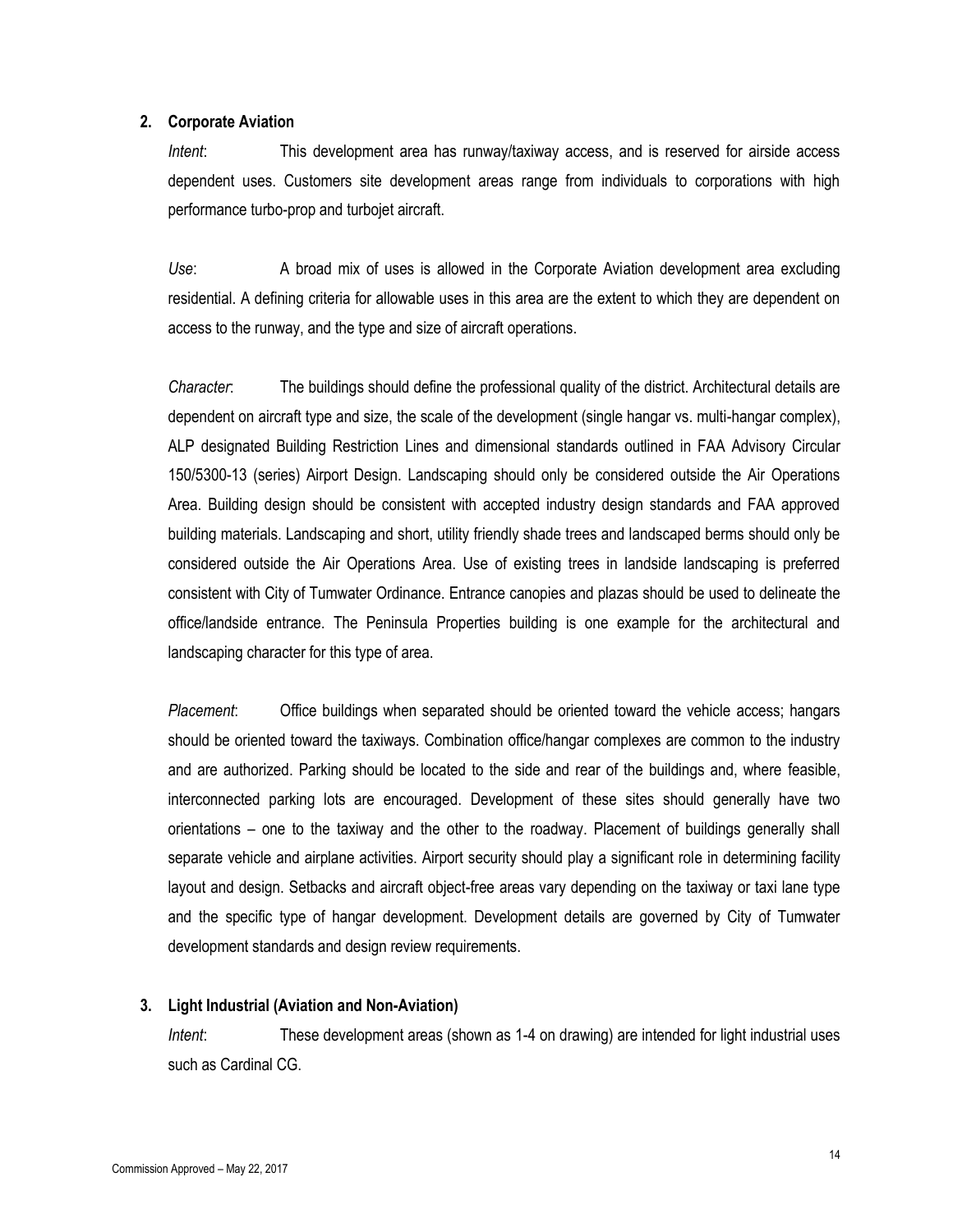*Use*: A broad mix of uses is allowed in the light industrial development area excluding residential. Uses may be aviation related or non-aviation related and will be recommended by the Port business team based on the overall fit with the goals of the Port.

*Character*: Landscaping and architectural details with distinctive accent colors should serve to lessen the impact of larger buildings. Short, utility friendly shade trees should line and define the property, and indicate entrances. Landscaped berms are encouraged. Use of existing trees is required consistent with City of Tumwater ordinance. Entrance canopies and plazas should be used to delineate the office entrance. Building materials such as metal, brick, masonry, glass, tile, stone or wood are allowed on the building façade.

*Placement*: Access to the area provided off of Terminal Street or Armstrong Road on the southwest side of the Airport or 88<sup>th</sup> Street or future access roads at the southeast corner of the airport. Buildings should be sited according to function or to facilitate compliance with City of Tumwater codes and development standards. Parking areas should be screened with landscaping.

#### **4. Commercial Air Service**

*Intent*: This development area has runway/taxiway access, and is reserved for commercial air service terminal and support services.

*Use:* This area is restricted to commercial air service and support services.

*Character*: Uses in this area will cater to the traveling public and planes. The street side character should be pedestrian friendly with entrances well marked to eliminate confusion.

*Placement*: Development of within this district should generally have two orientations – one to the taxiway and the other to the traveler arriving by roadway. Placement of buildings generally shall separate pedestrian, vehicle and airplane activities. Airport security should play a significant role in determining facility layout and design.

#### **5. North Airport Commercial**

*Intent*: This development area has Tumwater Boulevard frontage which influences its uses and character.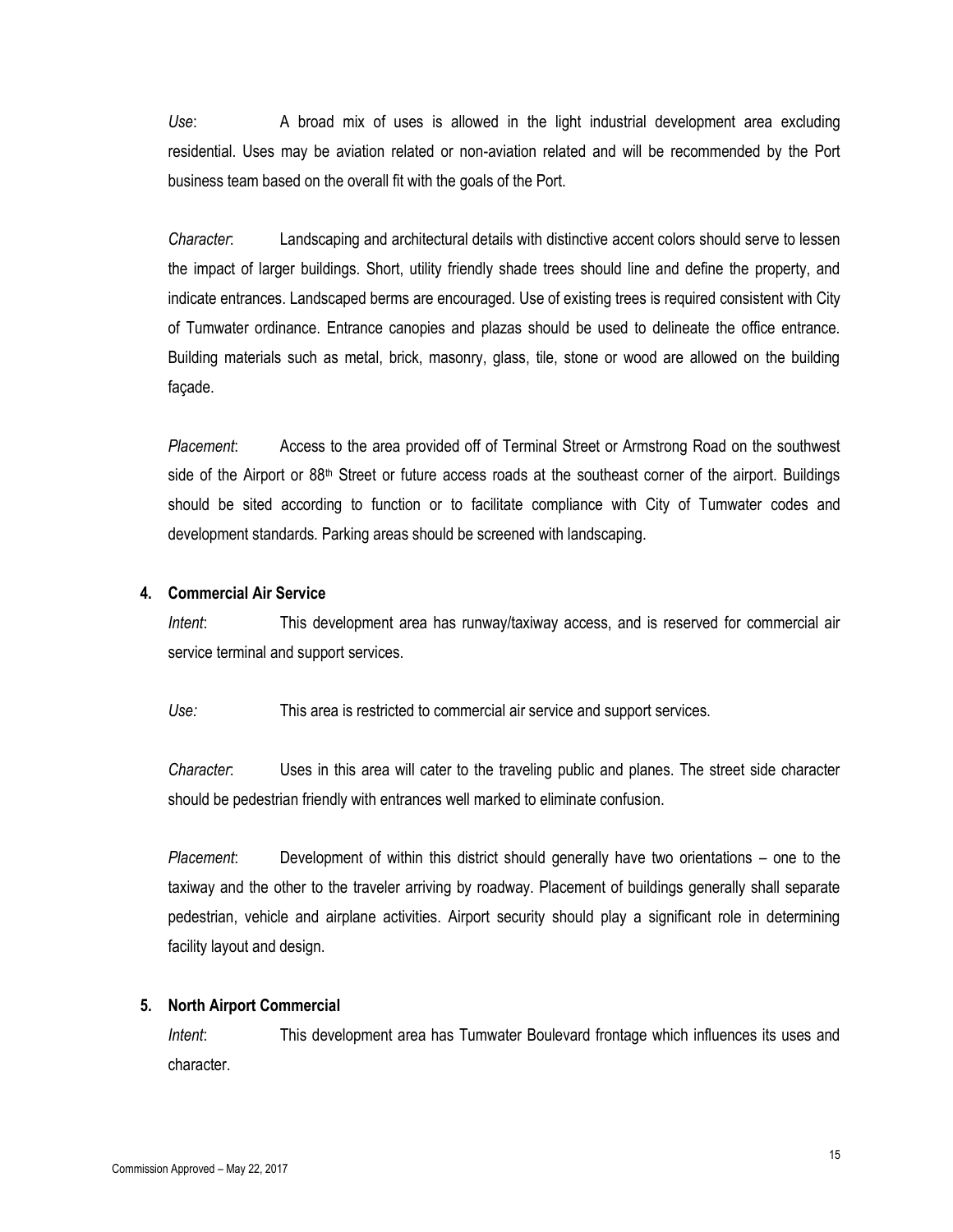*Use*: Commercial and retail are the target uses.

*Character*: Buildings should be oriented toward the sidewalk and Tumwater Boulevard and should have amenities which draw people to it including windows, attractive ornamentation, and clearly delineated entrances.

*Placement*: Building placement should be adjacent to Tumwater Boulevard to define the street edge and serve as a draw to the high volume of traffic, similar to the existing building on the corner.

# **IV. New Market Industrial Campus Development Guidelines**

# **A. Property Description**

New Market Industrial Campus is about 686 acres in size, which includes a portion of the Olympia Airport as shown on Attachment 2. Both New Market Industrial Campus and the Airport are governed – to some extent – by the Federal Aviation Administration because the property was once owned by the federal government and because the FAA continues to assist in the development of the Airport. New Market Industrial Campus is located within Tumwater city limits. In 1994 and 1995, the Port acquired property north and south of its existing holdings in the area of Case and Tilley roads.

A majority of New Market Industrial Campus is located south of Tumwater Boulevard. Existing uses in New Market Industrial Campus are manufacturing, warehousing, distribution, office, commercial, highway retail and recreational.

### **B. Development Design Guidelines**

This plan recommends a design character for each use district, and addresses site development factors that are considered elements of design. These include architecture, landscaping, development themes, and parking.

Materials from which a building or group of buildings are constructed contribute to the character of the surrounding area. Therefore, the use of blank walls such as concrete cinder block (without façade ornamentation), uninterrupted glass curtain walls, and mirrored glass, are not acceptable design for any district; as well as the design of large, unbroken expanses of parking.

These design concepts are encouraged:

- Shade trees, shrubs, and berms to screen parking lots;
- Connections between adjacent site parking lots for shared parking;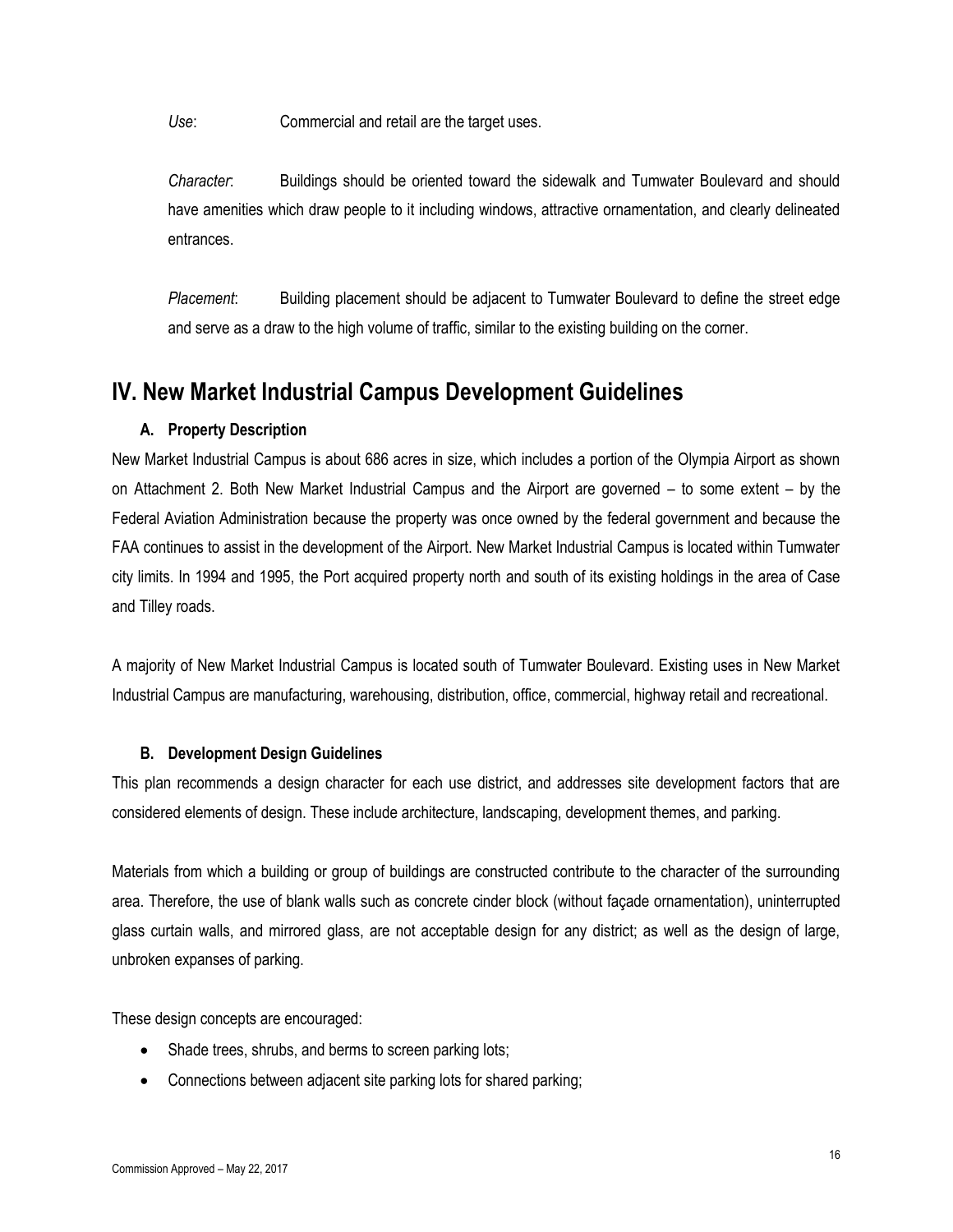- Landscaping and architectural details with distinctive access colors to lessen the impact of larger buildings;
- Shade trees to line and define the property, and indicate entrances;
- Landscaped berms:
- Rooflines and wall heights with varied gables, dormers, architecturally fenestrated facias and eaves to add variety;
- Entrance canopies and plazas to delineate the office entrance;
- Architecturally contoured walls to provide attractive shadow line appearance from the street; and
- Use of building materials such as brick, masonry, glass, tile, stone or wood on portions of the building façade.

### **C. Use Districts**

New Market Industrial Campus (New Market) is divided into nine districts, with corresponding uses and standards for each district. These are shown on Attachment 2 and the districts are as follows:

- 1. Commercial
- 2. Commercial Industrial
- 3. Office/Retail
- 4. Corporate Campus
- 5. Mixed Use
- 6. Light Industry District
- 7. Warehousing, Distribution and Light Industrial
- 8. Recreational District
- 9. School

The first 3 districts listed above have a strong association with the City of Tumwater's concept for a Tumwater Town Center north of Tumwater Boulevard. A focused master plan was prepared for these 3 districts titled Tumwater Town Center Land Use Plan, December 2004. The objectives, design principles, streets and block patterns, street types and trees, street walls, parking concepts, upper level stepbacks and open spaces for these districts are articulated in this plan. Rather than include all of this detail in this document, the Port of Olympia's Tumwater Town Center Land Use Plan, December 2004, is adopted by reference.

Beginning with the Corporate Campus, the next section describes the nine districts in terms of intent, use, character and building placement.

#### **1. Commercial District**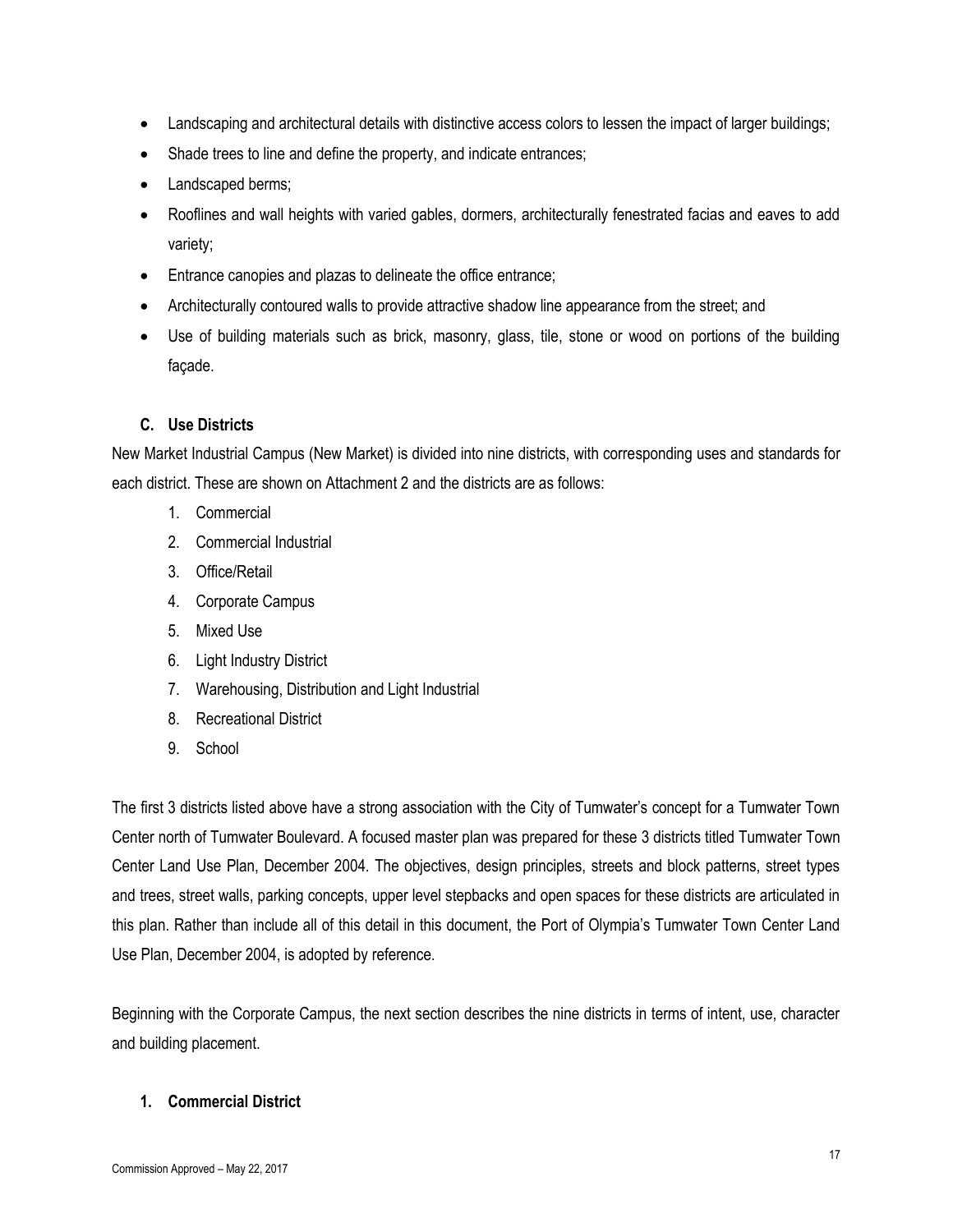*Intent*: With close access and parcels adjacent to I-5, this location is ideal for freeway orientated commercial including retail, office and hotel development. This gateway area of New Market should contain a variety of commercial uses, service uses, such as the existing hotels, professional offices, and retail. Across the street are several large State office buildings which would benefit from, and would support these uses.

#### *Use*: Commercial, retail, and office.

*Character*: The character of this district should develop a distinct, strong, cohesive identity for the area. The urban intensity should be maximized by structuring and encouraging growth toward a more concentrated, pedestrian friendly, and transit supportive area. Development practices in the area should embody environmentally sustainable principles. All buildings facing the internal circulation streets should include windows and overhead protection along the sidewalks. Signage will be freeway oriented.

Existing trees should be incorporated into the landscaping to lend an established look to development.

Placement: Buildings should be located on the street edge along Harper, 75<sup>th</sup> and Center Street in a manner that frames the street. This development technically provides a sense of urban intensity, generally slowing vehicular movement and facilitating pedestrian activity. Parking should be located to the side and rear of the building and, where feasible, interconnected parking lots are encouraged to the extent that this should be compatible in the long term. Where appropriate, buildings should also form smaller open spaces which should each take on their own character. A public open space, such as a plaza, would serve as the focal point for lunchtime and after work activities.

#### **2. Commercial Industrial District**

*Intent*: Located south of Tumwater Boulevard, this location will include commercial, office, warehouse and light industrial development.

*Use*: Commercial, office, warehousing and light industrial.

*Character*: The character of this district should develop a distinct, strong, cohesive identity for the area. The urban intensity should be maximized by structuring and encouraging growth toward a more concentrated, pedestrian friendly, and transit supportive area. Development practices in the area should embody environmentally sustainable principles. All buildings facing the internal circulation streets should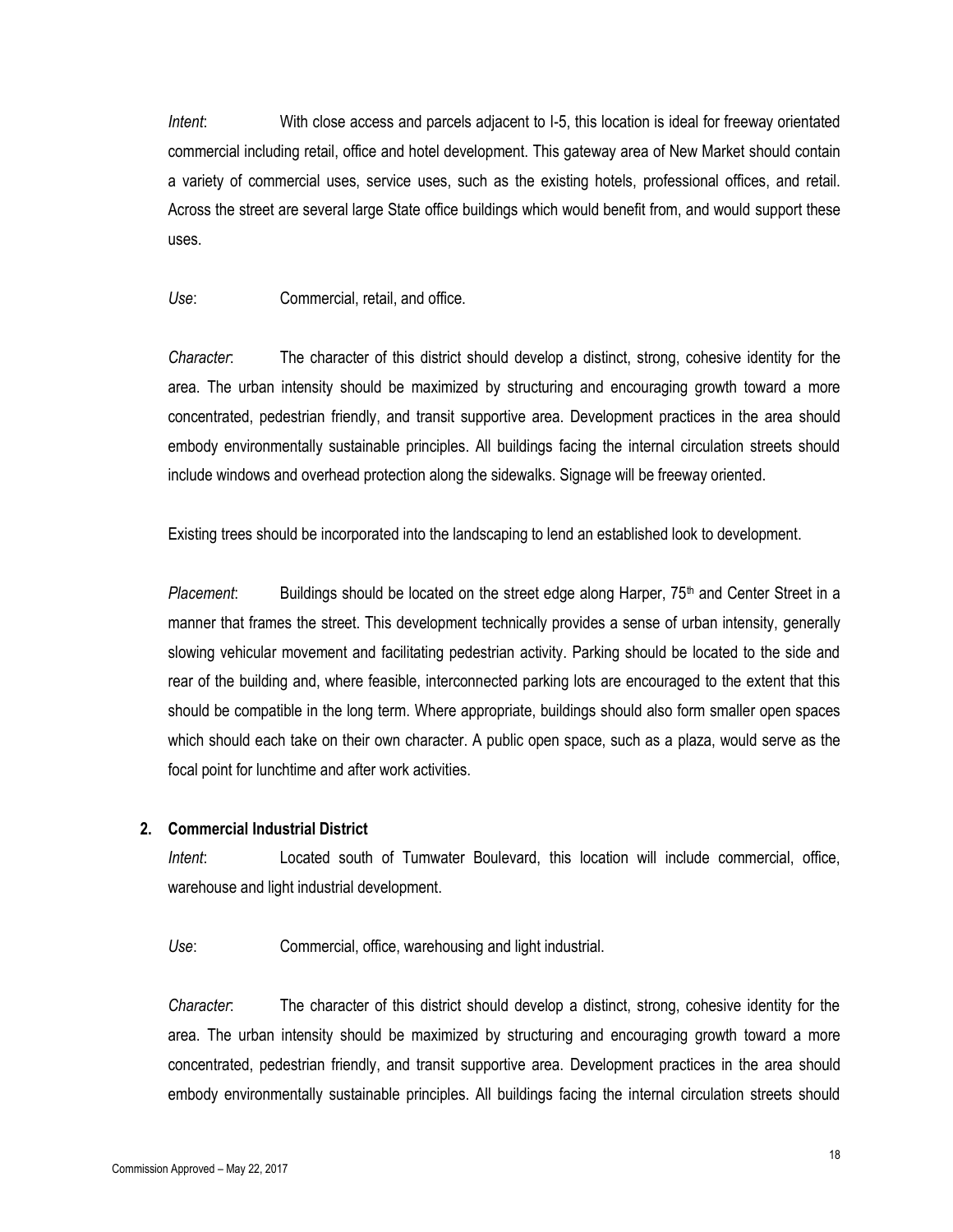include windows and overhead protection along the sidewalk. Signage type will be appropriate to its arterial orientation.

Existing trees should be incorporated into the landscaping to lend an established look to the development.

*Placement*: The buildings along 75<sup>th</sup> and Center in this district are generally encourage to abut the street to mirror building placements on these same streets but in the Commercial District. Where appropriate, buildings should also form smaller open spaces which should each take on their own character. Parking should be located to the side and rear of the buildings and, where feasible, interconnected parking lots are encouraged to the extent that this should be compatible in the long term.

#### **3. Office/Retail District**

*Intent*: This district overlaps the City of Tumwater's designated Town Center, and will include commercial, office and retail uses. Architectural standards for Clearwater Center apply to this project area. This may include mixed use development, especially north of Tumwater Boulevard. In keeping with the massing, design and intent of this district, signage will be pedestrian oriented.

*Use*: Commercial, office, and retail.

*Character*: Landscaping and architectural details with distinctive accent colors should serve to lessen the impact of larger buildings. Shade trees should like and define the property, and indicate entrances. Rooflines should be varied; gables, dormers, and entrance canopies should add variety as well as architecturally fenestrated fascias and eaves. Walls should be architecturally contoured to provide attractive shadow line appearance from the street.

Incorporations of existing trees into site landscaping is required.

*Placement*: Buildings should be located near the street edge with separate vehicle and truck access. Parking should be located to the side and rear of the buildings and, where feasible, interconnected parking lots are encouraged and it is anticipated as the site becomes denser surface parking would convert to parking garages. Parking areas should be screened with landscaping.

### **4. Corporate Campus District**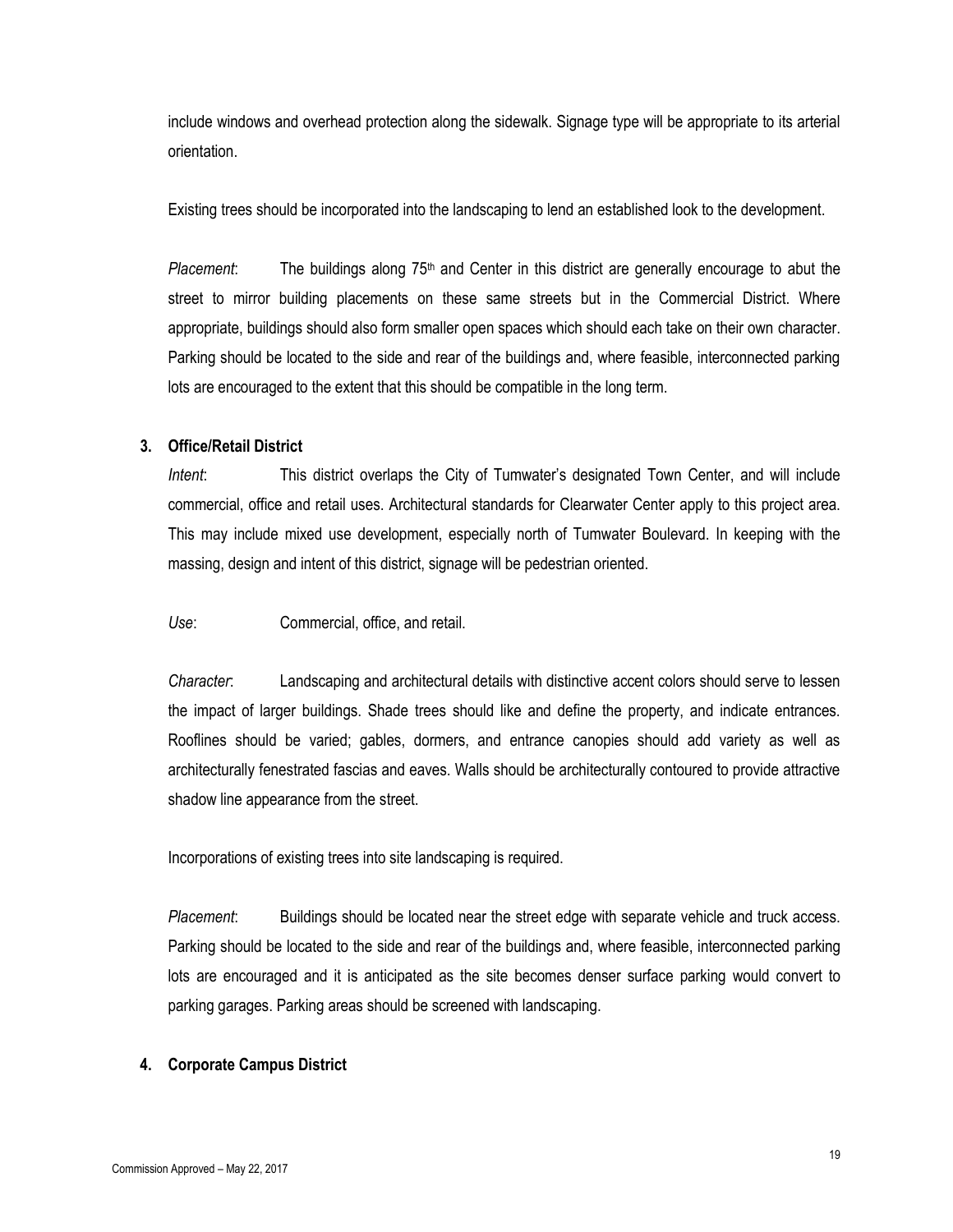*Intent*: The intent for this district is to provide visibility for businesses from 1-5. The design should be of high quality because of its visibility.

*Use*: Office and commercial.

*Character*: The buildings should define the area as a professional quality office park. Landscaping and architectural details with distinctive accent colors should serve to lessen the impact of larger buildings. Shade trees should line and define the property, and indicate entrances. Rooflines and wall heights should be varied; gables, dormers, architecturally fenestrated facias and eaves should add variety. Entrance canopies and plazas should be used to delineate the office entrance. Walls should be architecturally contoured to provide attractive shadow line appearance from the street.

The Peninsula Properties building is a model for the architectural and landscaping character for this area.

*Placement*: Two to three-story buildings should face Kimmie Street, with ample front yard setbacks. Parking should be located to the side and rear of the buildings and, where feasible, parking lots should be interconnected.

5. Mixed Use District

*Intent*: The Mixed Use District should contain uses consistent with the Mixed Use definition as set forth in the City of Tumwater's Chapter 18.23 TC Town Center Zone District.

*Use*: See the City of Tumwater's Chapter 18.23 TC Town Center Zone District.

*Character*: Landscaping and architectural details with distinctive accent colors should serve to lessen the impact of larger buildings. Shade trees should line and define the property and indicate entrances. Landscaped berms are encouraged. Rooflines should be varied gables, dormers and entrance canopies should add variety as well as architecturally fenestrated fascias and eaves. Walls should be architecturally contoured to provide attractive shadow line appearance from the street.

Incorporation of existing trees into site landscaping is required.

*Placement*: Buildings should be located near the street edge with separate vehicle and truck access. Parking should be located to the side and rear of the buildings and, where feasible, interconnected parking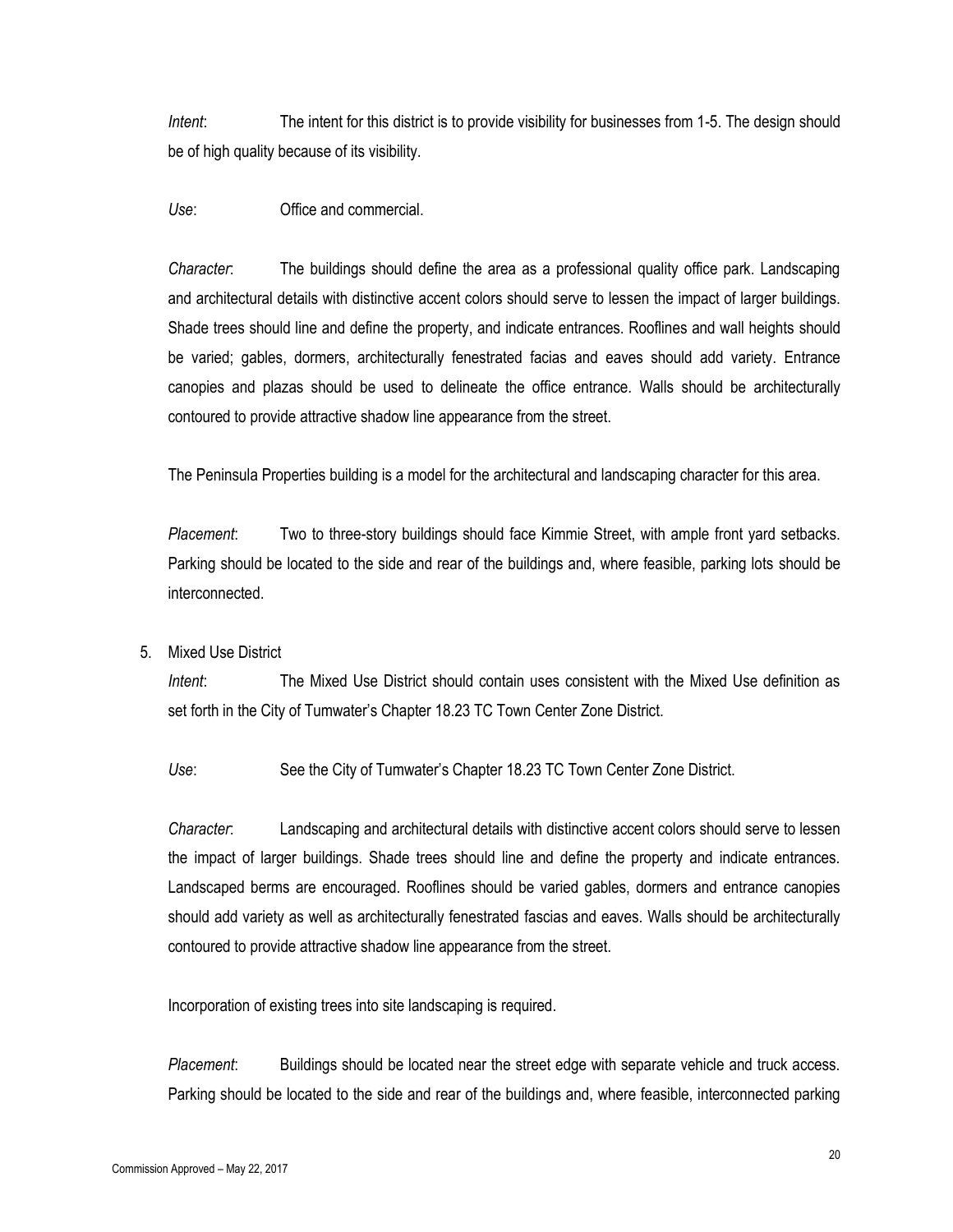lots are encouraged to the extent that this will be complete in the long term. Parking areas should be screened with landscaping.

#### **6. Light Industry District**

*Intent*: This district is intended for light industrial uses such as Cardinal CG.

*Use*: Light industrial.

*Character*: Large metal buildings are appropriate in this area with high levels of ornamentation and modulation to indicate key entrances for customers and employees. Landscaping and architectural details with distinctive accent colors should serve to lessen the impact of larger buildings. Shade trees should line and define the property and indicate entrances. Use of existing trees is required to meet landscaping requirements. Walls should be architecturally contoured to provide attractive shadow line appearance from the street.

*Placement*: Access to the area is provided off of Pat Kennedy Way. Buildings should be located near the street edge. Parking should be located to the side and rear of the buildings, with shared parking lots where feasible. Parking areas should be screened with landscaping.

### **7. Warehousing, Distribution, and Light Industrial District.**

*Intent*: This district is intended for some of the larger buildings within New Market. These buildings will be used by businesses which require large spaces for manufacturing, warehousing, and distribution. A linear greenbelt stormwater facility should be developed through the interior as part of a subregional stormwater system for New Market. This stormwater greenbelt would be designed to meet each onsite abutting development's stormwater needs, and create an attractive amenity. Pedestrian trails, used by employees for lunchtime walks or after work jogs, will also be available to citizens of the larger community as a recreational amenity.

*Use*: Manufacturing, warehousing, and distribution.

*Character*: Large metal buildings are appropriate in this area with high levels of ornamentation and modulation to indicate key entrances for customers and employees. Landscaping and architectural details with distinctive accent colors should serve to lessen the impact of the larger buildings. Shade trees should line and define the property, and indicate entrances. Rooflines and wall heights should be varied; gables,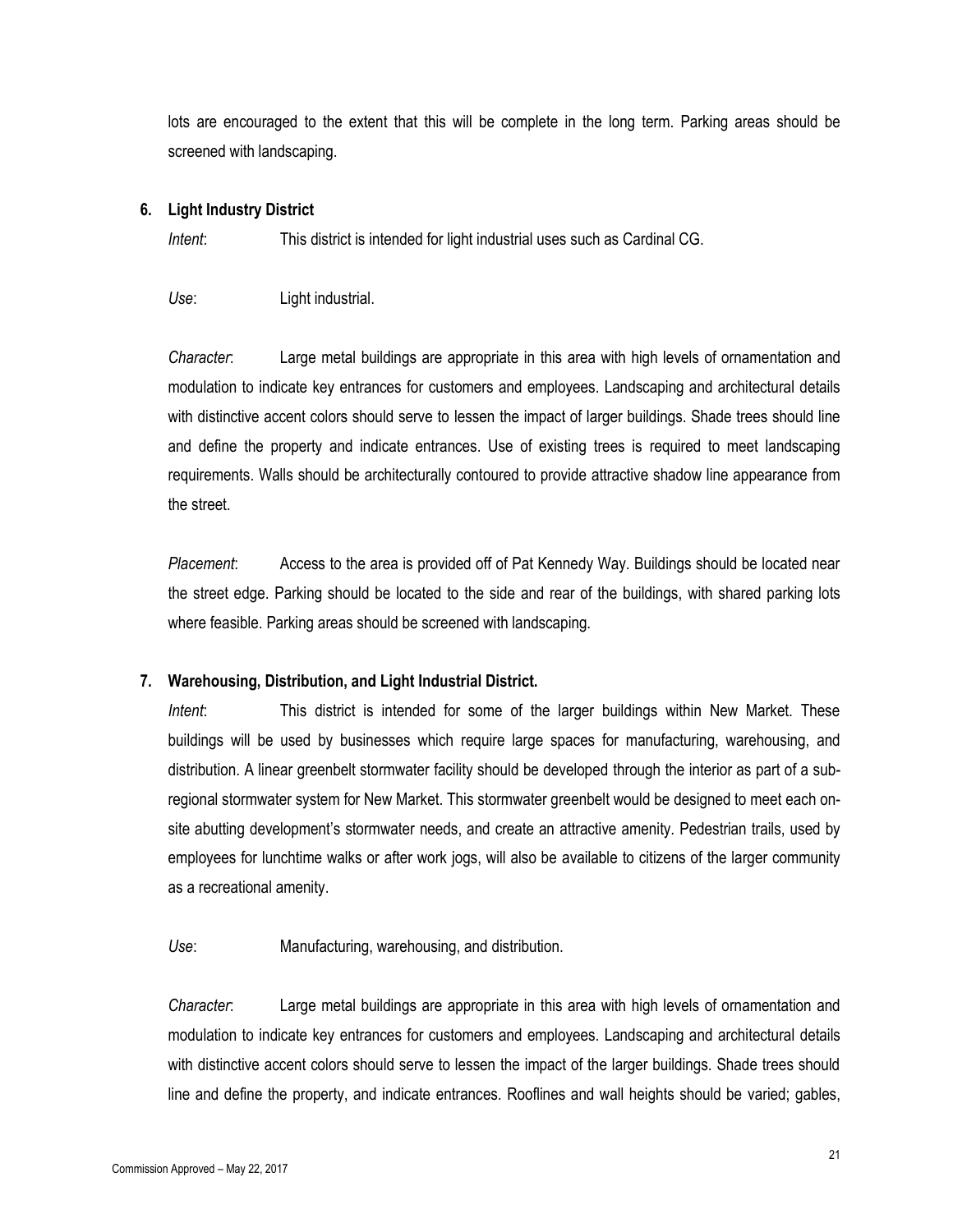dormers, architecturally fenestrated facias and eaves should add variety. Entrance canopies and plazas should be used to delineate the office entrance. Walls should be architecturally contoured to provide attractive shadow line appearance from the street.

*Placement*: Buildings should be located near the street edge with separate truck and vehicle access. Parking should be located to the side and rear of the buildings. Interconnected parking lots are encouraged. Parking areas should be screened with landscaping.

#### **8. Recreational District**

*Intent*: To maximize use of properties located within the cross-wind runway protection zone, per Federal Aviation Administration guidelines. Land uses on this site should be low intensity recreational uses.

*Use*: Recreational. Structures which would enter the runway airspace are not allowed. No night lighting or glare will be allowed.

*Character*: Low density development with large open spaces for outdoor recreational activity.

The rooflines and wall heights should be varied with the use of gables, dormers, architecturally fenestrated facias and eaves. Walls should be architecturally contoured to provide attractive shadow line appears from the street.

*Placement*: Development of this site must take into consideration neighboring uses and compatibility issues.

#### **9. School District**

*Intent*: This parcel is in long term school use and no other use is envisioned for this site in the long term.

#### **D. Transportation Network**

All streets at New Market are Port-owned except for Center Street, Tumwater Boulevard, and New Market Street north of Tumwater Boulevard.

#### Recreational Path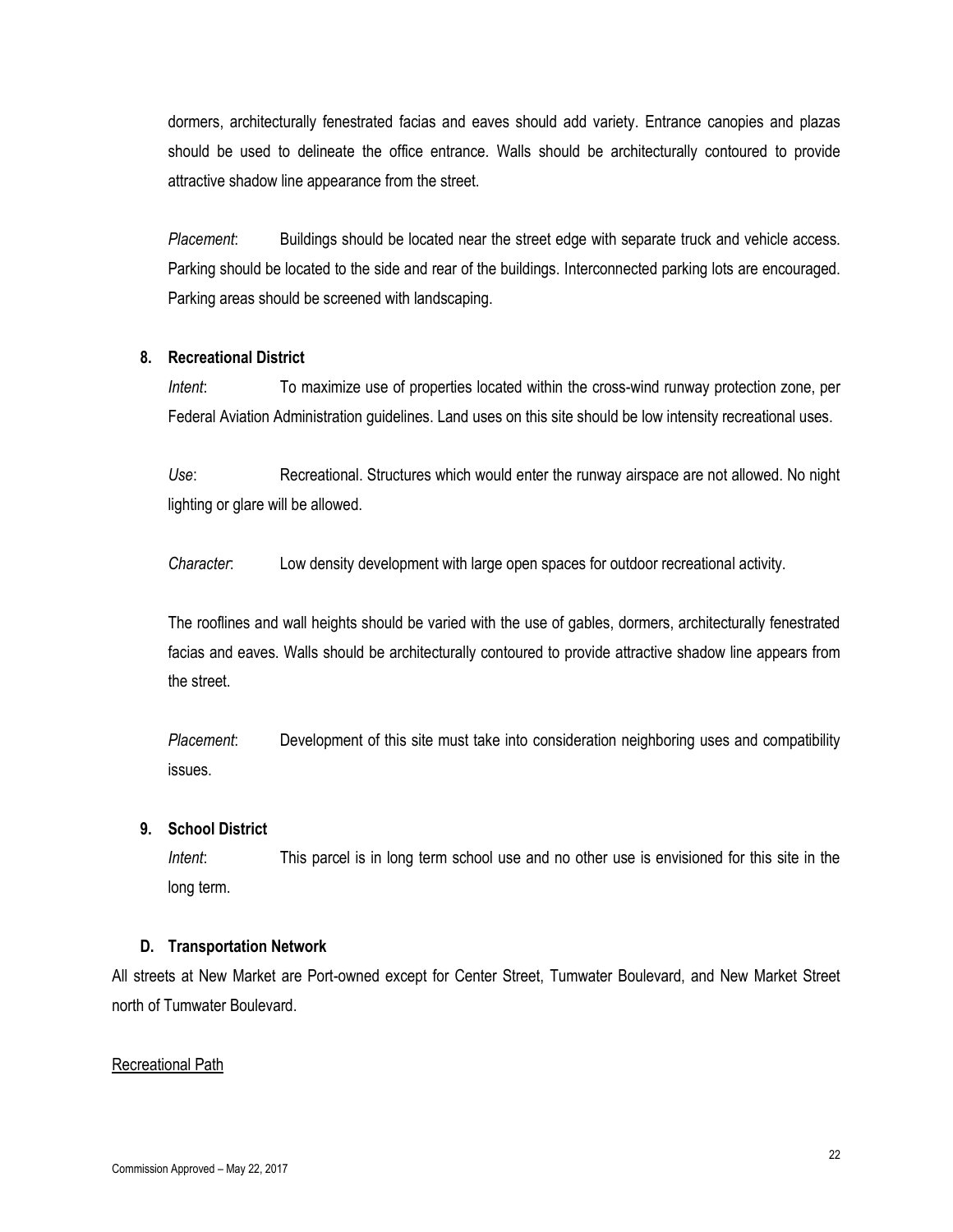On most warm summer days, especially during the lunch hour, joggers and walkers travel the New Market Industrial Campus street network. A recreational path is incorporated into the street standard for Kimmie Street to accommodate this recreational use.

#### **E. Landscaping and Greenbelt Guidelines**

#### Landscaping Guidelines

These guidelines promote the establishment of compatible and continuous landscape development to enhance and unify New Market Industrial Campus. The goal is to create the sense of an established, professional, business-park atmosphere. To some extent each preceding section of this plan has addressed landscaping, from streets standards, to development uses and stormwater management. These guidelines reinforce earlier concepts; and to promote a neat and well maintained appearance in areas not covered by buildings or parking; to enhance the existing site character, and to minimize the adverse visual and environmental impacts of the large paved areas.

- Landscaping should delineate site entrances.
- Parking lots should be shaded and landscaped inside as well as on the perimeter.
- The setback space between streets and parking lots should be fully landscaped. Where possible, berms should be provided in order to screen parked cars and to prevent headlights from disrupting traffic. Where berms are not possible due to space limitation, the parking should be screened through use of coniferous trees and/or appropriate shrub plantings.
- Landscaping should be used to help define pedestrian paths and areas.
- Landscaping should accentuate the architectural details of the site buildings.
- Shade trees should line and define the building and property perimeters (when feasible with adjacent uses). Sidewalks adjacent to the building should be setback with landscaping in between.
- Retention of existing trees is strongly encouraged and should be retained where possible.

The tenant is responsible for maintaining landscaping associated with their site in a groomed, weed-free condition.

#### Greenbelt Guidelines

Two greenbelt systems are proposed for New Market and are illustrated on the attached drawing. One is around the perimeter of New Market, primarily on the south and west sides. Most of the trees which should be a part of this system are existing trees. A second system is proposed as part of the north-south sub-regional stormwater facility. Some trees which would be part of this system are existing trees; others would have to be added, especially at the north end of the system.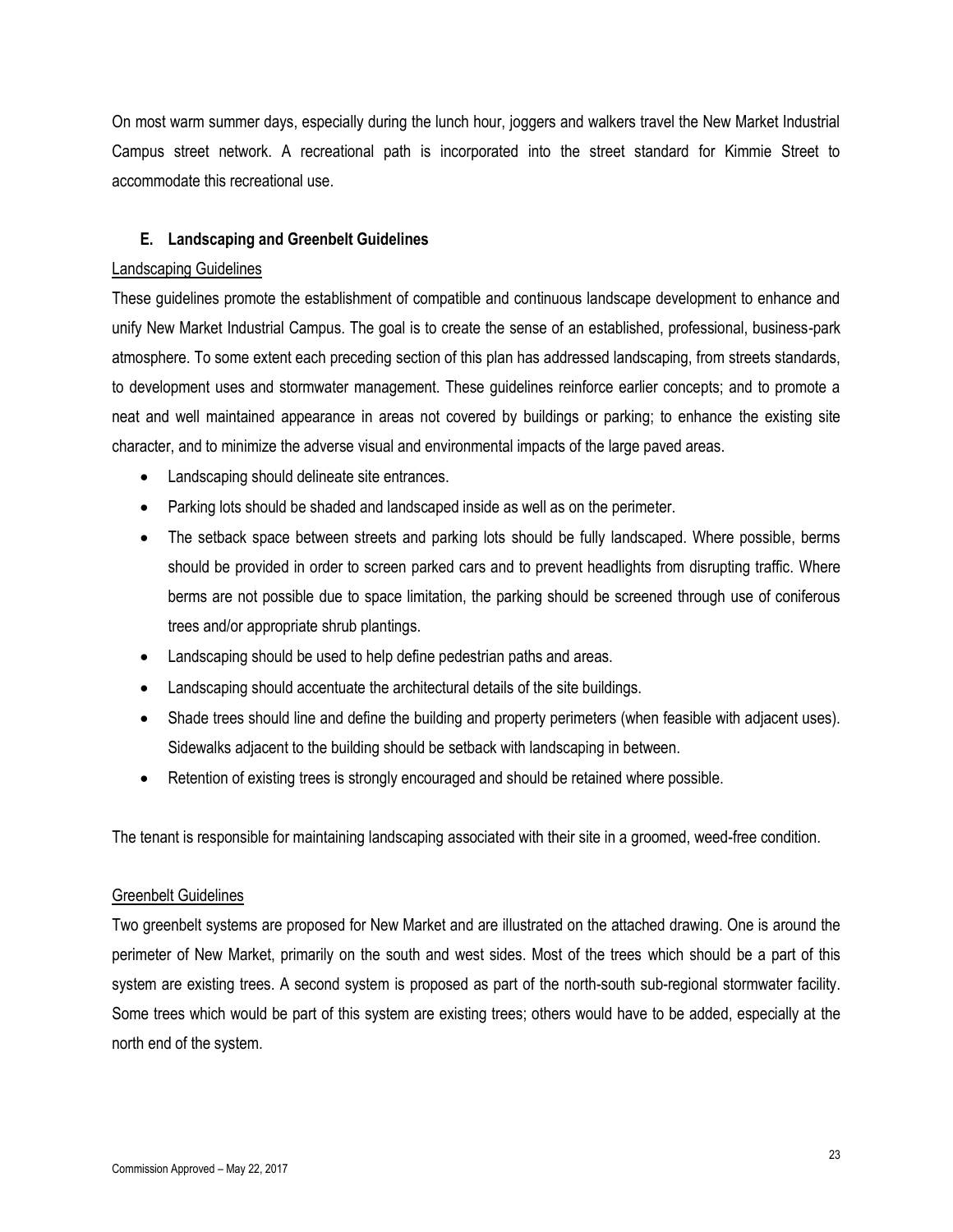The existing trees in the undeveloped areas of New Market are a significant amenity and should be preserved and incorporated into site designs for each parcel that abuts the greenbelt. As a rule, the greenbelt areas should not be included within the future leases unless the tenant is committed to retaining and maintaining the Greenbelt. Adjacent tenants should ensure that development on their site do not adversely impact the greenbelt system.

Existing and new trees should be combined in the following greenbelt areas:

- At the entrance to New Market on Center Street. These trees create a boulevard atmosphere and add to the aesthetic value of Tumwater Boulevard. A viable strip should be preserved the length of Center Street between Tumwater Boulevard and 77<sup>th</sup> (or so);
- Along Armstrong Road;
- North of the existing bulk fuel farm;
- Within the Commercial District, primarily on the north perimeter and within the future sub-regional stormrwater facility;
- On the western border of the Corporate Campus;
- $\bullet$  Between the school site and future uses to the north;
- Along the north-south future sub-regional stormwater facilities in the Warehousing District;
- Along 83<sup>rd</sup> and Armstrong Street;
- Along the north-south future sub-regional stormwater facility in the Mixed Use District; and Grange; and those trees within the development to the south of  $73<sup>rd</sup>$ ;
- Around the Light Industrial District.

# **V. Lacey Properties**

### **A. Property Description**

On August 8, 2016, the Port Commission authorized entry into a purchase and sale agreement for the potential acquisition of three buildings located in Lacey, Washington located at 2625, 2633, and 2641 Willamette Drive NE (Parcel Numbers: 42040000300, 42040000200, 42040000100) subject to review and appraisal. The structures were built in 2004. Total site acreage is 4.9 acres with Building 1 being 9500 square feet, building 2 being 18350 square feet, and building 3 being 28654 square feet. The buildings are currently used for light industrial and private commercial enterprise. See Figure 3.